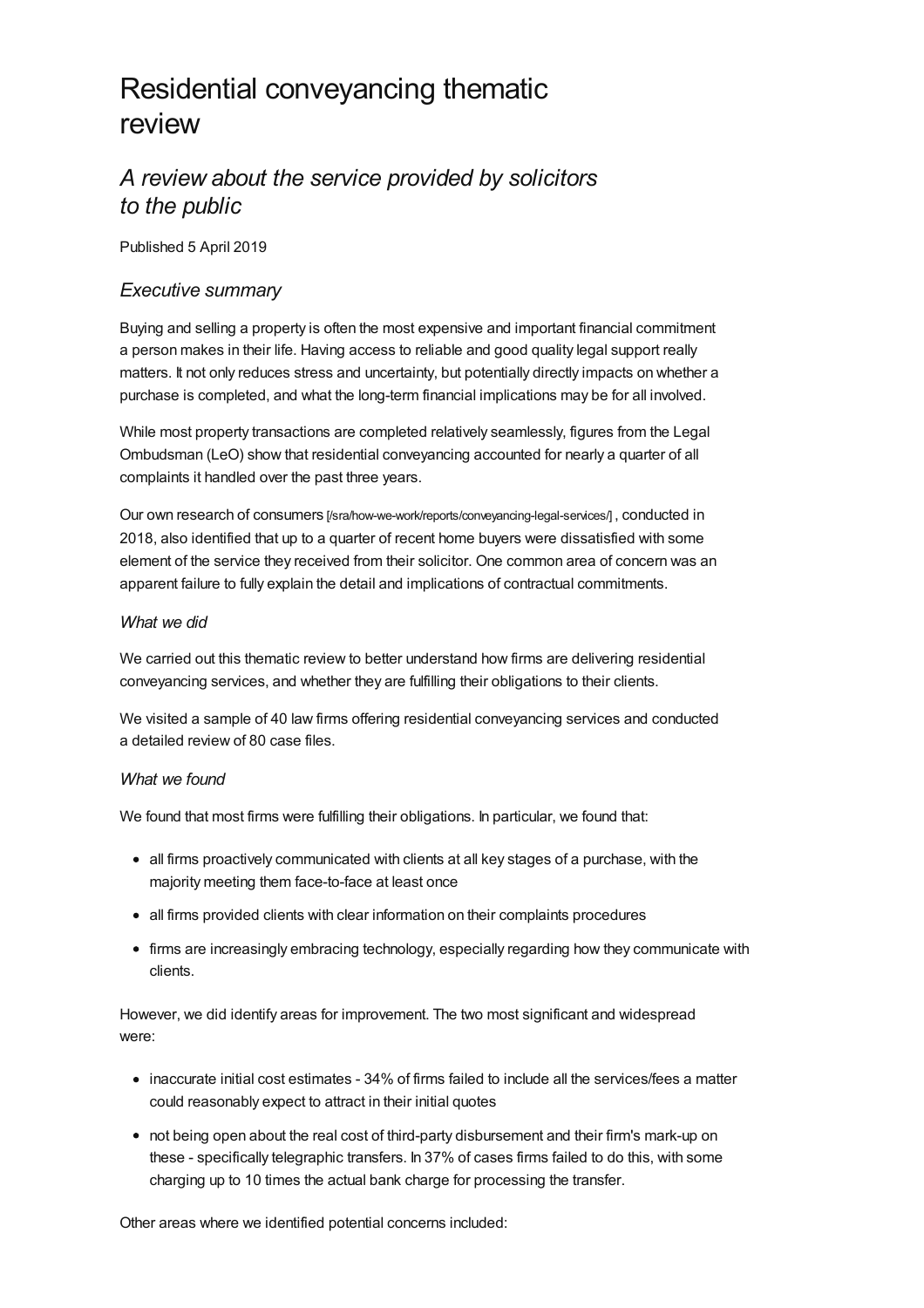- not processing paperwork efficiently especially in relation to requisitions raised by HM Land **Registry**
- not explaining the difference between freehold and leasehold ownership
- failing to double-check that a client understands the long-term implications of contractual obligations and fees.

## *Conclusions*

This review clearly found that in the majority of cases, conveyancing firms actively engage with their clients and fulfil their obligations to them. Property deals progress in a timely and efficient manner and clients feel informed and supported throughout.

But sadly, this is not always the case.

Whether its providing unrealistic or incomplete quotes, or failing to make sure contractual information has been fully understood, solicitors are potentially leaving their clients exposed to significant risk or potential financial hardship.

## *Next steps*

This thematic review took place during 2018. In December the same year, we introduced new transparency rules which require firms offering conveyancing services to publish detailed price and services information, and their complaints procedures online.

The requirement to provide clear pricing information was not new. However, these rules, and associated guidance, now provide the profession with absolute clarity on our expectations for how they should be publishing price information.

These requirements include:

- outlining all known and potential costs a transaction may attract from the outset
- specifying all charges being added to the actual cost of any third-party disbursements.

As part of our ongoing work, we will continue to review compliance with these rules and will consider further action where necessary to make sure they are being followed.

On the specific subject of making sure solicitors explain contractual details to clients, especially in relation to leaseholds, we urge all firms to make sure that their clients understand their obligations. If we find evidence that people were not made aware of onerous clauses in their leasehold contracts, such as the regular doubling of ground rents, we will take robust action.

Following this review, we referred six firms onto our internal disciplinary processes. Five of these referrals included concerns about failing to declare that the stated telegraphic transfers fees included an additional charge/mark-up.

Open all [#]

# *[Introduction](#page-3-0)*

Residential conveyancing makes up a large proportion of the legal services market. Around 60% of firms we regulate are involved in this area.

Buying or selling a home is a significant life event for most individuals and it is often the largest financial investment they will make. Therefore, solicitors have a vital role to play in providing high quality legal advice and a proper level of service. Poor quality legal work can lead to significant problems for homeowners in the future, which may be costly to remedy.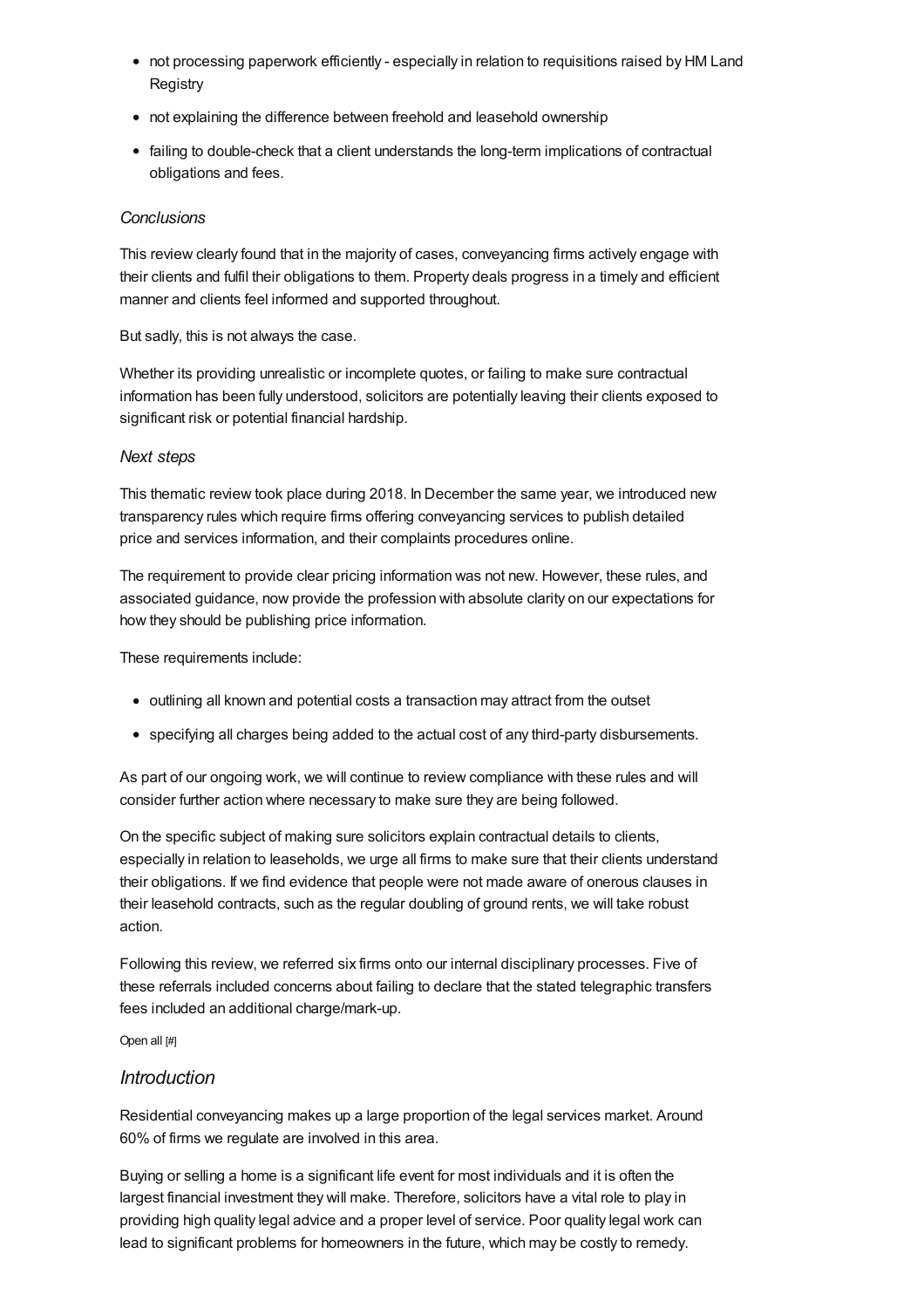Residential conveyancing accounted for nearly a quarter of all complaints handled by the LeO over the past three years, making it the most complained about area of legal advice. The most frequent reasons for complaints were failure to advise, failure to follow instructions and delay.

In some cases, the potential consequences of poor legal service can be very serious. For example:

- where the title to a property is not correctly registered, legal ownership may be at risk
- if ground rent1 [\[#note1\]](#page-37-0) or service charge2 [\[#note2\]](#page-37-1) details are not reviewed and properly explained, a leaseholder may unexpectedly be subject to escalating charges, which in the long term may make their lease unaffordable or unsellable.

## *Our previous report*

To better understand the public's experience of using a residential conveyancing solicitor, we recently commissioned independent research from IFF: "Understanding consumer experiences of conveyancing legal services [\[/sra/how-we-work/reports/conveyancing-legal-services/\]](https://www.sra.org.uk/sra/how-we-work/reports/conveyancing-legal-services/) ."

This research involved more than 1,500 people who had bought or sold a property during the previous two years. It sought to explore their experiences at each stage of the process, from how they found and chose their solicitor and their satisfaction with the service, to how they thought technology could improve services in the future. Key findings included:

- 76% of legal service users were satisfied with the service they received from their conveyancing solicitor. However, several areas for improvement were identified:
	- one in five people did not think their solicitor provided a clear explanation of the legal process, rising to two out of five among first time buyers and sellers
	- one out of three of people did not remember receiving information on how to complain
	- one out of five of people who had bought a leasehold property did not remember being provided with any information on the length of the lease, service charges and other payments, such as ground rent.

## *This report*

We commissioned this thematic review in order to better understand how firms deliver residential conveyancing services to clients on a day-to-day basis, and to explore whether they are fulfilling their obligations to consumers.

We also looked at what information firms published to help consumers make informed choices when buying services and the extent to which firms are embracing new technologies.

To inform our findings, we visited a sample of 40 law firms who offer residential conveyancing services and conducted a detailed review of 80 case files.

Generally, we found that the firms were fulfilling their obligations, although there was room for improvement. In particular, we identified the following areas where more could be done:

- providing accurate cost estimates
- being open about mark ups charged on top of the actual cost of third-party disbursements, specifically telegraphic transfers
- processing paperwork efficiently especially in relation to requisitions raised by HM Land **Registry**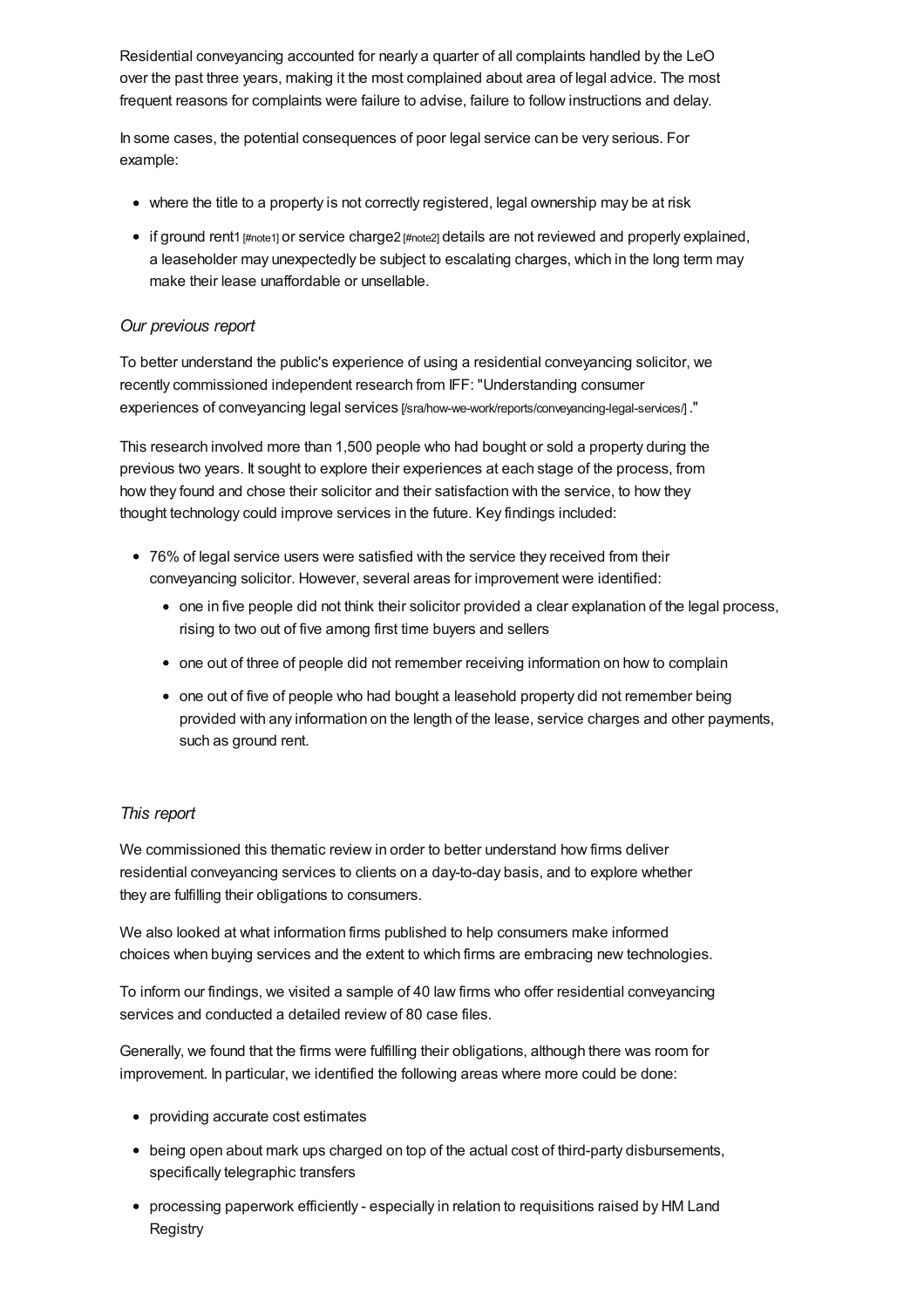<span id="page-3-0"></span>explaining the difference between purchasing a freehold and leasehold property.

## *Key findings*

Given the relatively small number of firms we visited, our report is intended to be qualitative and aims to increase our understanding of the concerns and issues that have been raised.

Firms generally showed they had systems and processes in place to provide a proper service to clients3 [\[#note3\]](#page-37-2) .Although there are good and bad practices in all these areas, some areas raised more concern than others. These included:

## *Quality*

- All firms contacted clients at key stages of the conveyancing process.
- When dealing with leasehold purchases, 23% of firms did not explain the difference between freehold and leasehold properties, with some relying on the client's knowledge or information provided by an estate agent.
- 91% of firms acknowledged they had received requisitions from HM Land Registry that were avoidable.

## *Competency*

All firms had appropriate structures, training and supervision arrangements in place to help maintain competency.

## *Costs*

- Firms provided clients with information about their charges and likely disbursements at the outset.
- We found no evidence of firms inflating their fees after the initial quote without explaining the reason for the extra costs.
- 34% of firms needed to carry out additional work, or charge additional fees, which had not been anticipated in the initial conversations with the client. Most typically these involved:
	- making a telegraphic transfer
	- mortgage administration
	- a gifted deposit
	- using the firm's online portal
	- an electronic ID check
	- a declaration of trust.
- We consider that a significant amount of these additions could have been anticipated at the outset and are concerned that by not including them in the initial discussions, firms could potentially be providing unrealistic initial quotes in order to win business.
- In 37% of files reviewed, firms failed to declare where the disbursement charge for processing a telegraphic transfer included a handling/management fee. In some cases, firms were charging over 10 times the actual cost of the disbursement.

#### *Innovation*

- 63% of firms were preparing for the move toe-conveyancing.
- As well as email, firms are increasingly using methods such as text and online portals to communicate with clients.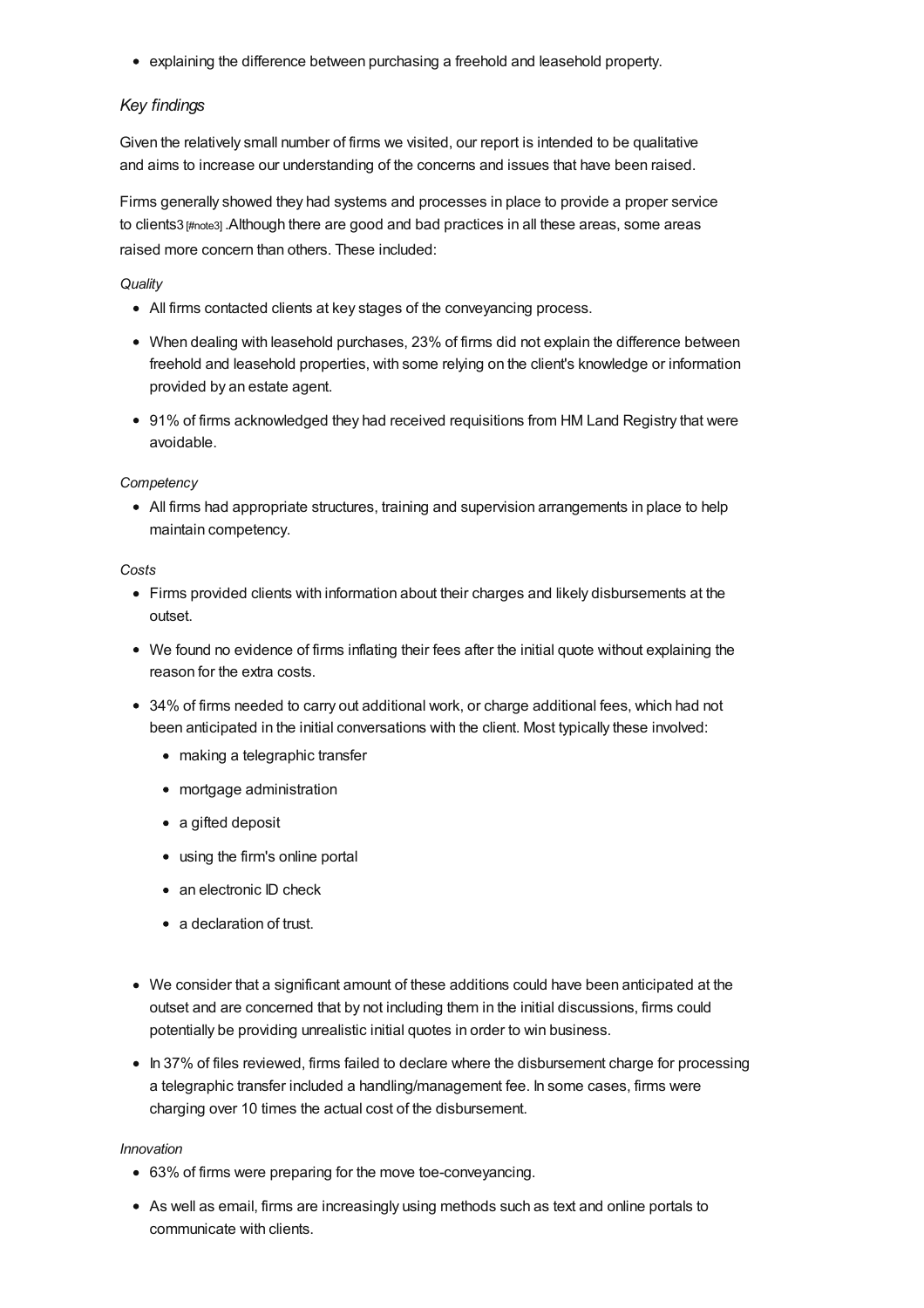• Innovation at firms was not limited to technological advances and included practical changes about how advice was delivered.

## *Disciplinary referrals*

Asa result of our review we referred six cases into our internal disciplinary processes. These cases concerned:

- anti-money laundering (AML) issues arising from a failure to investigate source of wealth and inadequate client due diligence documentation
- listing telegraphic transfer fees as a disbursement rather than a profit cost (five firms)
- the client care letter not referring to the client's right to complain to LeO
- charging VAT on disbursements
- authorisation issues.

# *[Methodology](#page-5-0)*

# *The areas we researched*

We looked at four aspects of the residential conveyancing service firms provide:

- quality
- competency
- costs
- innovation.

#### *Quality*

Issues about the quality of service provided by firms to consumers in residential conveyancing transactions have been raised:

- in the findings of the IFF (see below)
- by LeO
- by the large numbers of avoidable requisitions issued by HM Land Registry
- from information provided by our own teams.

We were therefore interested in understanding how firms:

- act in the best interests of each client4 [\[#note4\]](#page-37-3)
- provide a proper standard of service to clients5 [\[#note5\]](#page-37-4) .

The IFF helped us understand concerns that consumers had identified about residential conveyancing work. These concerns included:

- communication failures by firms:
	- not advising clients who had responsibility for the work
	- failing to provide easily understandable information about the legal process, what to expect during the transaction and the complaints procedure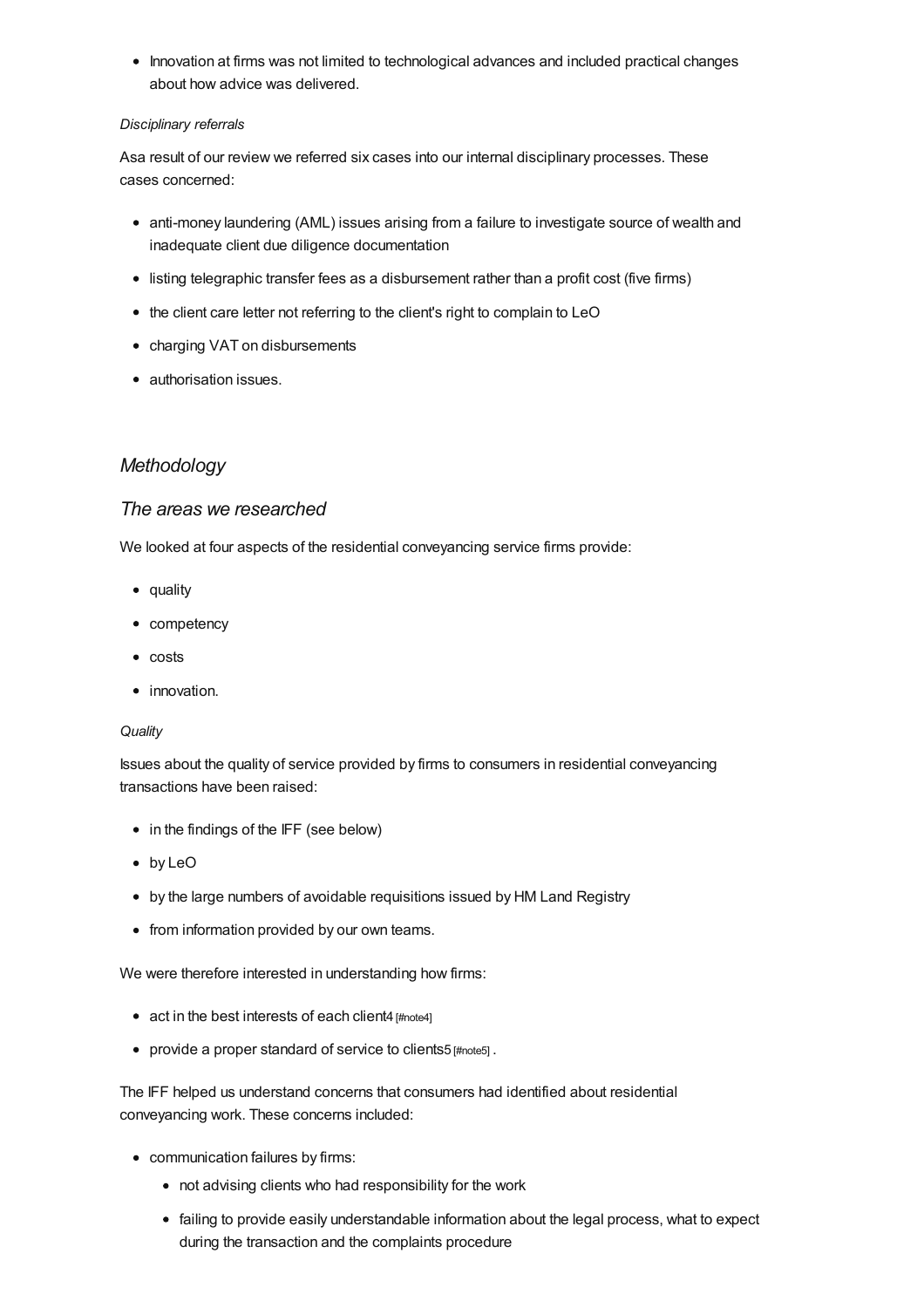- <span id="page-5-0"></span>failing to respond to complaints of poor service or promising to progress work but failing to do so
- a slow and inefficient service, poor communication and failing to keep consumers updated on progress of the transaction.
- legal process failures by firms:
	- not undertaking key searches
	- failing to draft an accurate title for the property
	- failing to advise consumers on important issues such as neighbouring demolition or building works
	- failing to advise on issues relating to leasehold properties and common pitfalls (for example shared ownership, increasing ground rent)
	- not providing advice or guidance on the results of searches, legal issues and the meaning of key conveyancing documents.

#### *Competency*

We also looked at competency at the firms we visited. We reviewed whether staff working on residential conveyancing matters:

- had the skills to competently do this work
- are appropriately trained and supervised.

#### *Costs*

The IFF noted consumer concerns about:

- the explanation they were given about the costs charged
- their inability to understand costs information due to unfamiliar terminology
- ultimately paying more than the original fee quoted without explanation.

Following the Competition and Markets Authority (CMA) report about legal services, we have published new rules that require firms to prominently publish information about their costs and services. These rules came into effect in December 2018.

We therefore reviewed:

- how firms are currently pricing residential conveyancing transactions
- how charges are explained to consumers
- what steps firms have taken/will take to publish their prices and services for residential conveyancing work.

#### *Innovation*

The government aims to make the home buying and selling process faster, cheaper and less stressful. One way of achieving this involves the legal profession using digital technology to make the conveyancing process quicker and more cost effective. While each conveyancing transaction is unique, there are elements of the process which are repeated during each sale and purchase.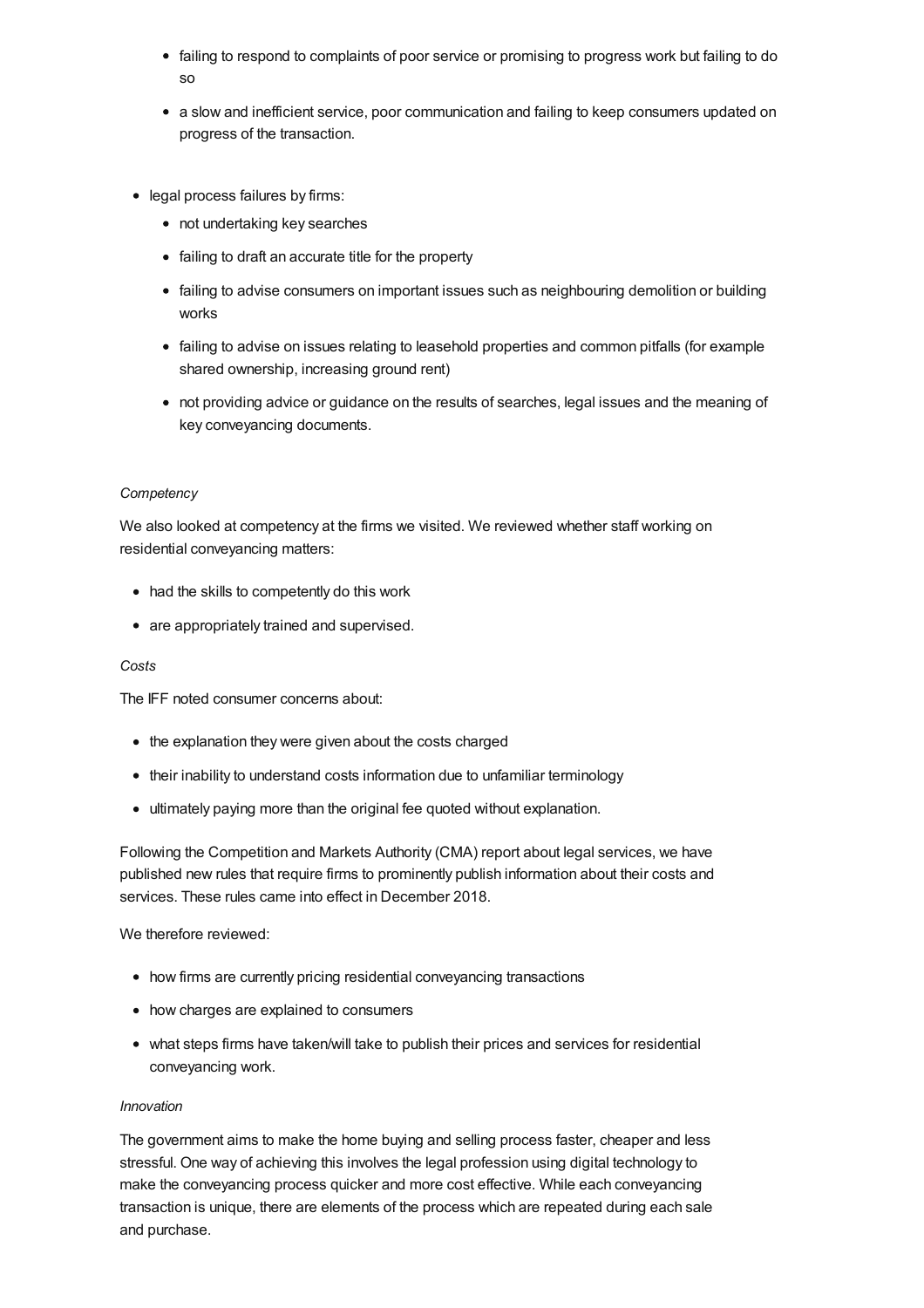HM Land Registry are also working towards facilitating e-conveyancing, with the aim of residential conveyancing becoming an entirely electronic process. As technology develops, there are increasing opportunities for firms to identify how this can be applied to the conveyancing process within their own firm.

The IFF also identified that there is an appetite among some consumers to greater utilise technology and digital tools to improve the conveyancing process.

We therefore wanted to better understand the technological developments and innovation currently taking place in the residential conveyancing market. We did this by:

- reviewing the technology used by firms in residential conveyancing transactions
- finding out more about innovative steps firms have taken/will take in residential conveyancing.

## *Thematic review*

Our thematic review was undertaken between April and November 2018, with visits to firms taking place between July and September 2018.

## *Objectives*

The objectives of the project were to:

- test the concerns raised above
- better understand the quality and regularity of communications and engagement with consumers throughout a residential conveyancing transaction
- assess how consumers are charged for residential conveyancing transactions and whether the charges are transparent
- consider the potential for/resistance to, technological developments and advancements in the residential conveyancing market
- identify any emerging or potential risks that may require further analysis or mitigation
- challenge poor behaviours and practices
- raise awareness of best practice and ethical conduct
- identify whether any firms have breached the core professional principles.

## *Our sample*

Our sample included 35 firms who undertake residential conveyancing work. More information about our sample is provided at Appendix 2.

We also met with five firms that have demonstrated innovation in the residential conveyancing sector. These were identified from our knowledge of firms operating in this area who have implemented innovative practices.

## *What we did*

For all firms (except the five innovative firms) we:

- sent an online questionnaire seeking core data for us to review before an on-site visit
- interviewed a manager (partner, head of department for residential conveyancing etc) seeking more information about the firm's practices and behaviours.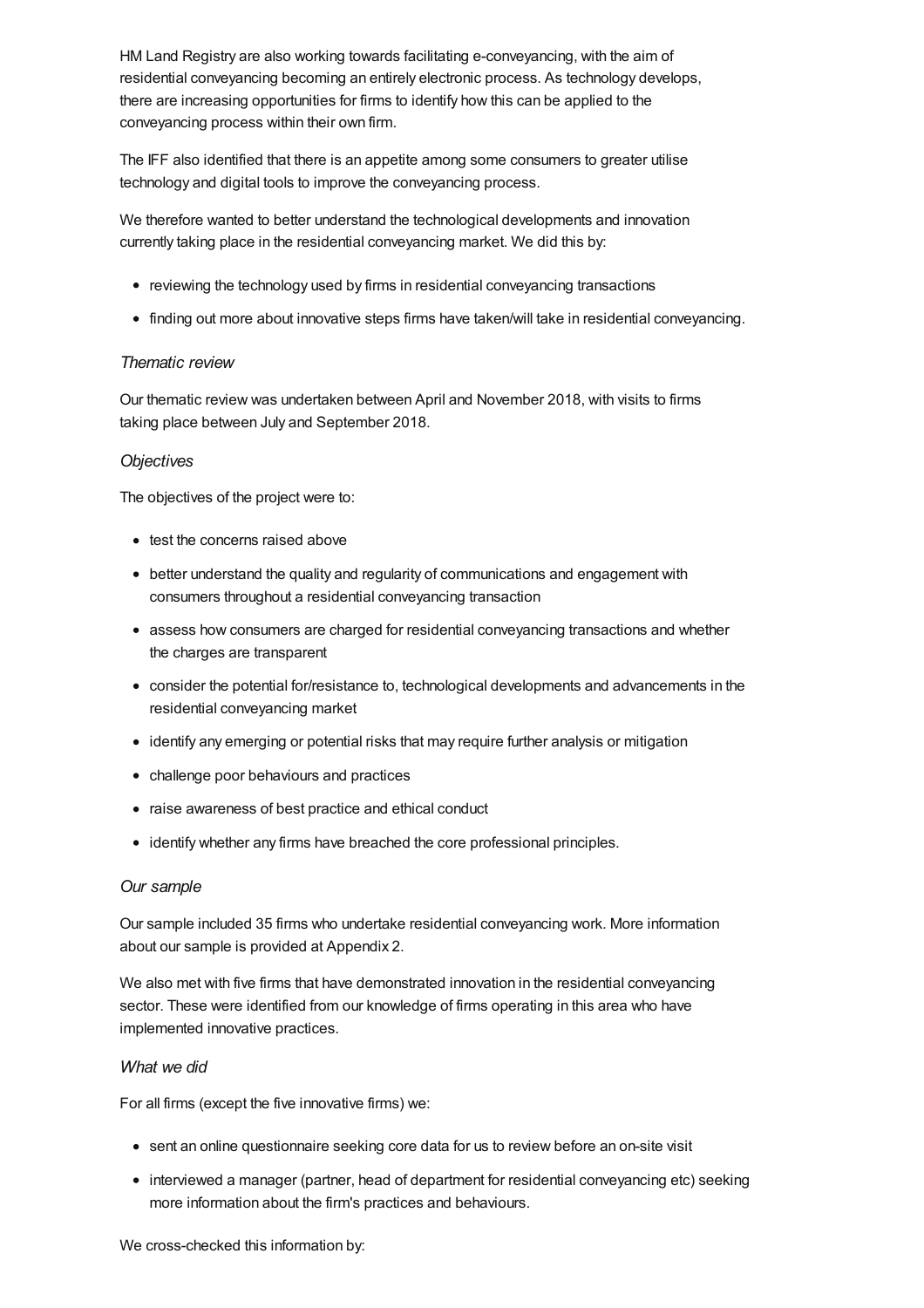- reviewing two files at each firm
- reviewing each firm's documentation
- interviewing a fee earner.

For the five innovative firms, we focused solely on innovation and where appropriate, received a live demonstration of any technology used by that firm.

# *[Quality](#page-12-0)*

## *Concern*

Poor residential conveyancing can result in clients receiving an inadequate service and substandard legal advice. This impacts on whether clients receive enough information to make informed decisions during the purchase or sale of a property.

In some cases, the potential consequences of receiving poor advice and service can be serious. These can include:

- title to the property not being correctly registered
- consumers being unaware that the term remaining on a lease may prevent a re-mortgage of the property
- additional costs being incurred for leasehold properties, such as service charges and/or ground rent.

Poor legal advice and service can also negatively impact on consumers overall experience of the legal process. In 2017, 24% of complaints to LeO related to residential conveyancing and one of the most common issues was a failure to advise.

The IFF identified several common issues consumers experienced. These were:

- the service from firms was slow and inefficient, communication was poor and there was a failure to provide updates on the progress of the transaction
- firms failed to detail who was responsible for the work
- firms failed to provide information about the legal process or the complaints procedure
- firms relied on lengthy documents and legal jargon.

The IFF also identified common issues experienced by consumers about the quality of legal advice provided including failures to properly:

- investigate the title of the property, carry out relevant searches and address issues affecting the property
- advise clients on title and searches relating to the property
- advise on the consequences of purchasing a leasehold property.

There have also been concerns about:

- clients being prevented from using their first-choice conveyancer because the firm is not on a mortgage lender's panel
- solicitors' independence being compromised when acting for both the buyer and a mortgage lender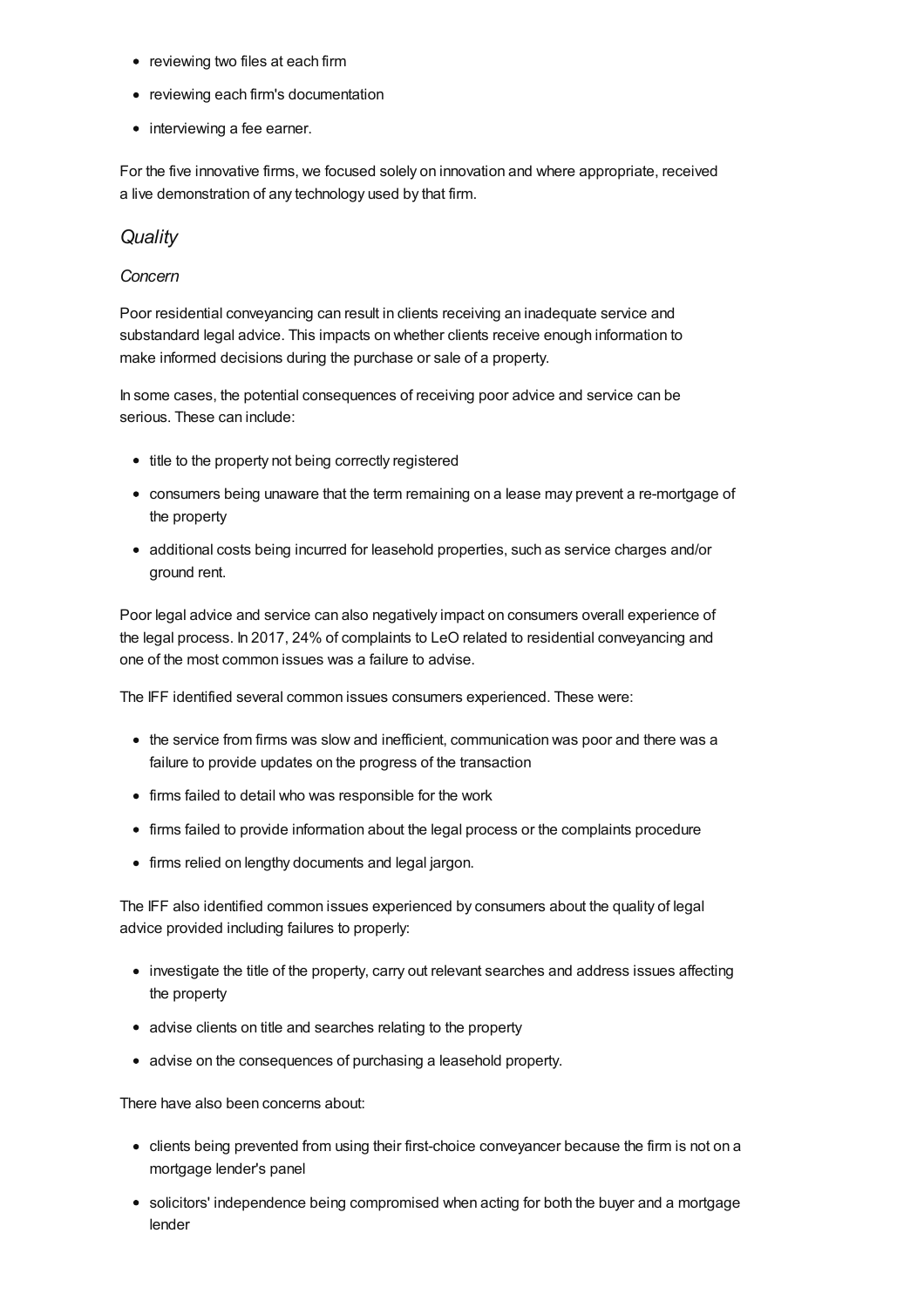- solicitors acting outside the scope of their authority and exchanging contracts without client instructions
- the volume of avoidable requisitions made by firms to HM Land Registry.

## *What do we expect?*

Those we regulate must provide a proper standard of service6 [\[#note6\]](#page-37-5) and act in the best interests of each client7 [\[#note7\]](#page-37-6). They should:

- provide services to their client in a manner which protects the client's interests8  $\sharp$  mote8]
- provide clients with a competent service in a timely manner. The service should recognise the needs and circumstances of the client9 [\[#note9\]](#page-37-8) .

Clients should also be informed in writing about their right to complain:

- $\bullet$  to the firm and how they can do so10 [\[#note10\]](#page-37-9)
- to LeO and how they can do so together with relevant time scales 11 [#note11].

## *Key findings*

- All firms contacted clients at key stages of the conveyancing process. This is significant as these stages represent key parts of the transaction that clients should be aware of.
- Most firms (29 out of 35) physically met with clients one or two times each transaction.
- Every firm provided details about their complaints process to clients. This was confirmed by both firms and our file reviews.
- Firms with a higher volume of files tended to have a lower ratio of complaints.
- When engaged in a leasehold transaction, 23% of firms did not explain the difference between freehold and leasehold property, with some firms relying on the client's knowledge or information provided by an estate agent.
- Our file reviews demonstrated that fee earners did not routinely keep telephone notes of key conversations held with clients throughout the course of a conveyance.
- We asked firms in advance about the number of requisitions they had received. In general, most firms were unable to provide a clear or specific number and acknowledged that this data was not routinely collected.
- 91% of firms acknowledged they had received requisitions that were avoidable. 60% of firms believed the approach of HM Land Registry artificially increased the requisition rate.
- 60% of firms were unable to provide information about the number of cancellations they had received from HM Land Registry.

## *Findings*

#### *Contact the client*

We were interested in when and how clients were contacted. Good communication helps the client explain what they want and provides them with the information they need to make sensible decisions. Each client is different, and firms will need to use a variety of methods to make sure the client understands the process and the information that is provided. The IFF suggested that this is an area that required improvement.

Most firms (29) physically met with clients one or two times each transaction. Three firms told us that they rarely meet clients because they act remotely for clients across the country: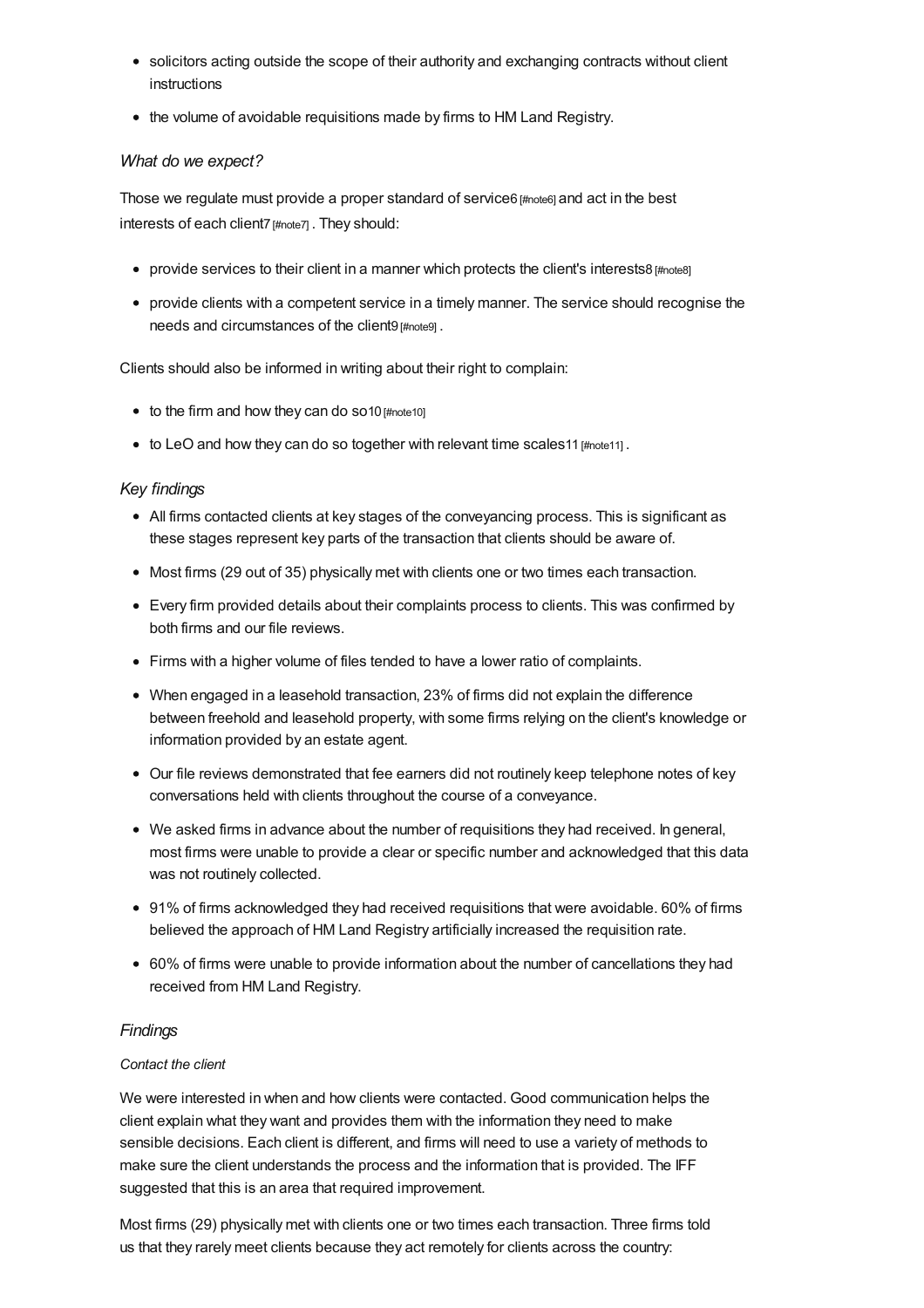Face-to-face meetings provide firms with an opportunity to build a rapport with their client. Clients can discuss issues and raise questions more easily and the fee earner can assess the client's level of understanding. Various firms told us that the use of face-to-face meetings gave them a competitive edge and it was a specific strand of their business model. Clients preferred face-to-face meetings and considered it to be evidence of excellent customer service. Some firms had altered their opening hours (including opening on Saturdays) to make them more client friendly.

It was interesting to see the frequency of contact between fee earners and clients. The IFF suggested that some clients felt they had not been kept informed about their transaction. We therefore reviewed how firms managed client contact. 15 firms had an explicit policy about when they contacted clients. Other firms relied on case management systems to prompt fee earners to contact clients at key points. In addition, some firms implemented key performance indicators to monitor how long it took fee earners to respond to queries from clients.

Essentially, all firms contacted clients at the following key stages:

- pre-contract
- exchange of contracts
- post exchange
- completion
- post completion.

One firm told us that they did not contact their client following the post completion phase. Post completion is an important part of the process because registration of the transaction is required to protect the interests of the client. Firms should make sure that the client receives all relevant information and contact continues.

In addition to each significant stage, firms told us that they regularly contacted clients throughout the process:

Our file reviews reflected this.

#### *Client care information*

We were also interested about the core client care information that was provided to clients. All firms provided information about:

- their charges
- likely disbursements/costs
- the name of the supervisor
- the name of the fee earner.

Other information was not always provided by firms:

- 91% explained the likely tasks that would be carried out
- 89% provided details of the legal process
- 80% provided likely time scales
- 69% provided a list of documents that were required to be drafted/signed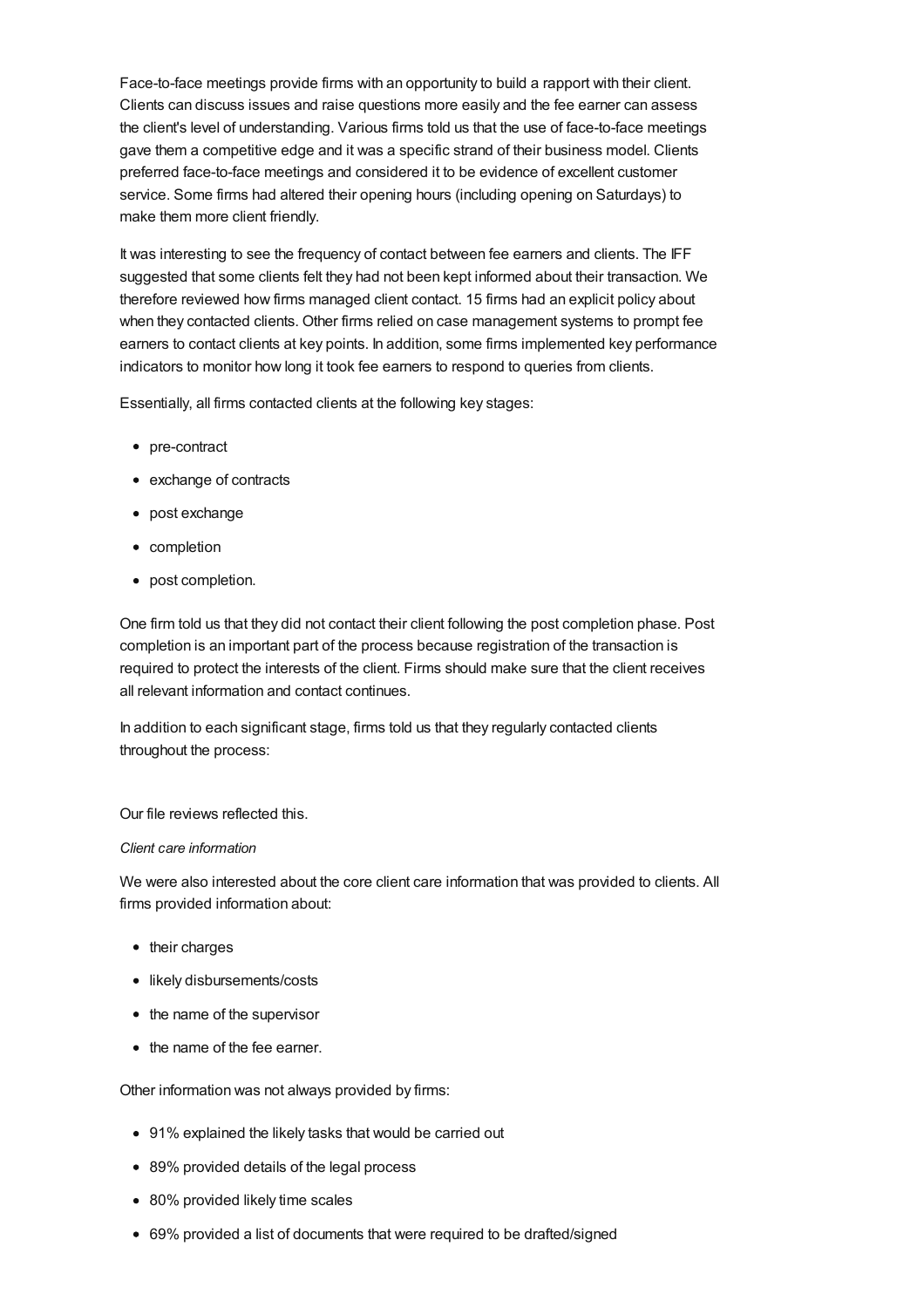57% provided a list of likely issues or problems that might occur.

A few firms told us that they avoided providing this information because it was not helpful. Discussions about likely time scales and problems that could occur were deemed by some firms to be pointless because each transaction was different. Some firms also believed this needlessly raised client expectations. We consider that general information about these areas help to inform the client and manage their expectations.

We asked firms about how they provide client care information:

- 100% used client care letters
- 60% used leaflets
- 57% used e-mails
- 54% used specific face-to-face meetings
- 46% discussed the information over the telephone.

All firms used a variety of these methods. Given this information is crucial, firms should make sure clients understand the detail and a one size fits all approach is unlikely to help every client.

#### *Complaints*

In light of the IFF, we were interested in finding out what complaints information was provided to clients.

Reassuringly, we found that every firm provided details about their complaints process to clients. This was confirmed by both the firm and our file reviews. Each process was similar and was based on fee earners initially trying to resolve the issue before the matter was escalated to a complaints officer.

The 35 firms had received 288 complaints about residential conveyancing in the last 12 months. One firm accounted for 33 of the complaints.

Significantly, more files did not result in more complaints. The table below shows the 35 firms grouped by the total amount of files.

| Volume of files12 [#note12] | Number of files | Number of complaints | Complaint ratio |
|-----------------------------|-----------------|----------------------|-----------------|
| Large                       | 123,941         | 170                  | 729:1           |
| Medium                      | 39,432          | 63                   | 626.1           |
| Small                       | 15,950          | 65                   | 245.1           |

Firms with a smaller volume of files had a higher complaint ratio. Meanwhile, firms with a larger volume of files tended to have a lower ratio of complaints. It is difficult to suggest a single reason for why this may have occurred

We also asked firms about what clients complained about. The information supplied by firms broadly supported the findings of the IFF and the information provided by LeO. We found:

- 26% had received complaints about delay
- 20% had received complaints about a failure to advise
- 20% had received complaints about a failure to be kept informed.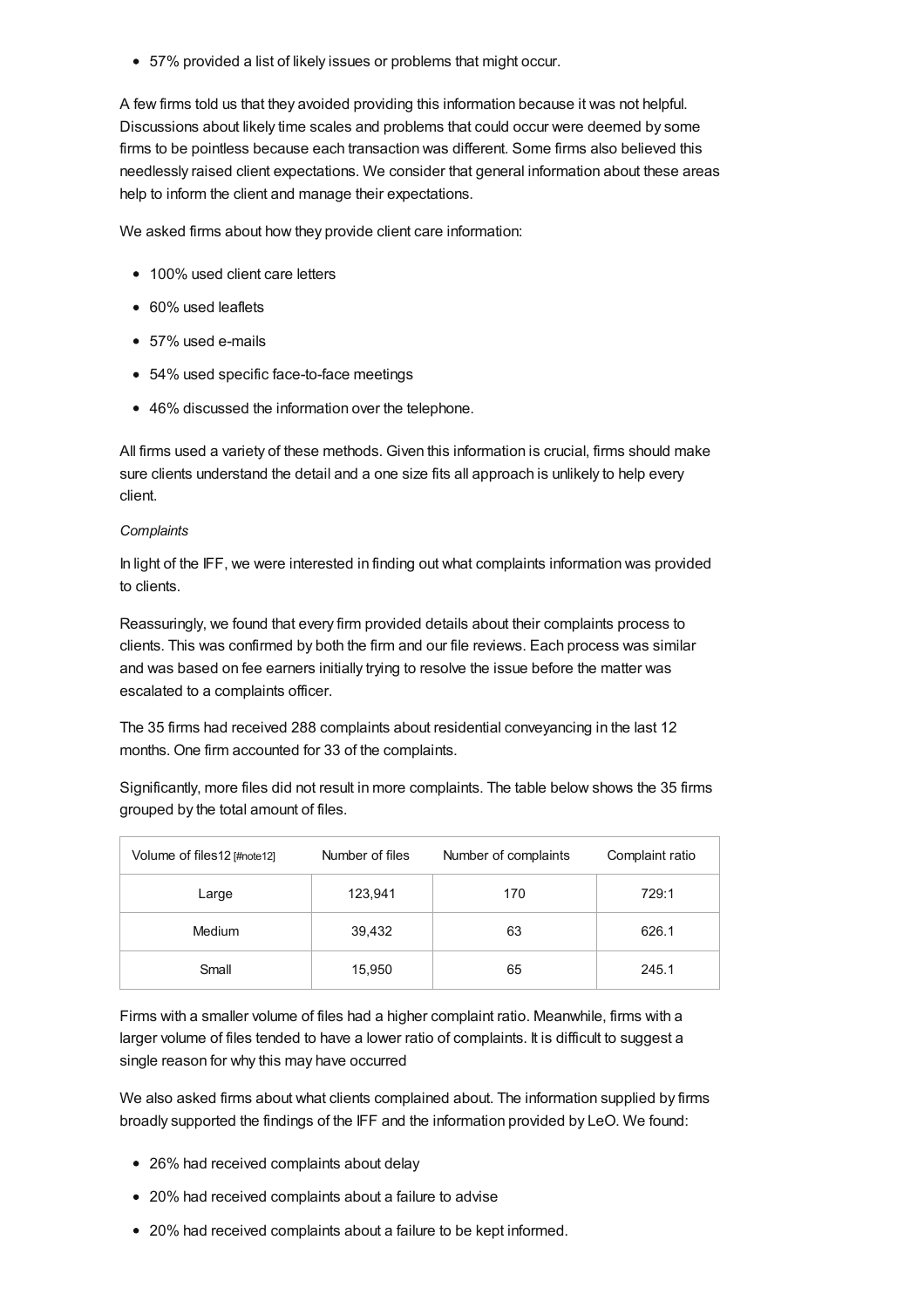## *LeO*

When a client has exhausted the firm's internal complaints process, they can contact LeO. We asked firms about the number of complaints they had received from LeO in the past 12 months:

Of the 31 complaints to LeO:

- five resulted in a finding
- 17 resulted in no finding
- seven complaints were settled
- two were ongoing.

On average, the combined firms completed 59,774 matters each year. Given this figure, the number of LeO complaints seems to be very low. The IFF's findings mentioned that clients were not provided with complaints information for LeO. We could not conclude whether the lack of LeO complaints reflected the firms providing a good standard of service or simply that consumers were unable or disinterested in complaining. Although we did not find evidence that LeO's contact details were intentionally obscured, we believe that this data could and should be provided in a prominent position in the firm's literature.

## *Title, searches and property issues*

It is essential that firms carry out appropriate searches for both freehold and leasehold properties and we expect to see firms do this. Fee earners should properly review those searches and advise the client appropriately and in plain English.

Firms will typically undertake local authority searches, HM Land Registry searches, environmental searches and water authority searches. 18% of firms regularly carry out a chancel repair search. Some firms told us this had reduced in importance due to the availability of cheap chancel repair liability insurance. Firms also told us that they would carry out property and location specific searches where appropriate, for example mining and coal. 62% of fee earners told us that they had a checklist of searches to use.

## *Leasehold issues*

HM Land Registry figures show that the proportion of new build properties sold on a leasehold basis increased from 22% to 43% between 1996 and 2015. This rise in the proportion of newbuilds that are leasehold dwellings has been driven, in part, by an increase in the development of flats.

Over recent years there have been an increasing number of reports in the media and Parliament about leasehold residents who have discovered terms in their contracts which mean their ground rents will keep doubling after a set number of years.

Not only can this leave the leaseholder facing unanticipated and ever-increasing costs, but in extreme cases the level of the charge can become such that the leasehold becomes unsellable, with the attendant problems.

The government has released a Housing White Paper which highlights its aim to improve choice and fairness in the leasehold sector and following consultation issued its 'Implementing reforms to the leasehold system in England'

[\[https://assets.publishing.service.gov.uk/government/uploads/system/uploads/attachment\\_data/file/748438/Leasehold\\_consultation.pdf\]](https://assets.publishing.service.gov.uk/government/uploads/system/uploads/attachment_data/file/748438/Leasehold_consultation.pdf) report in October 2018.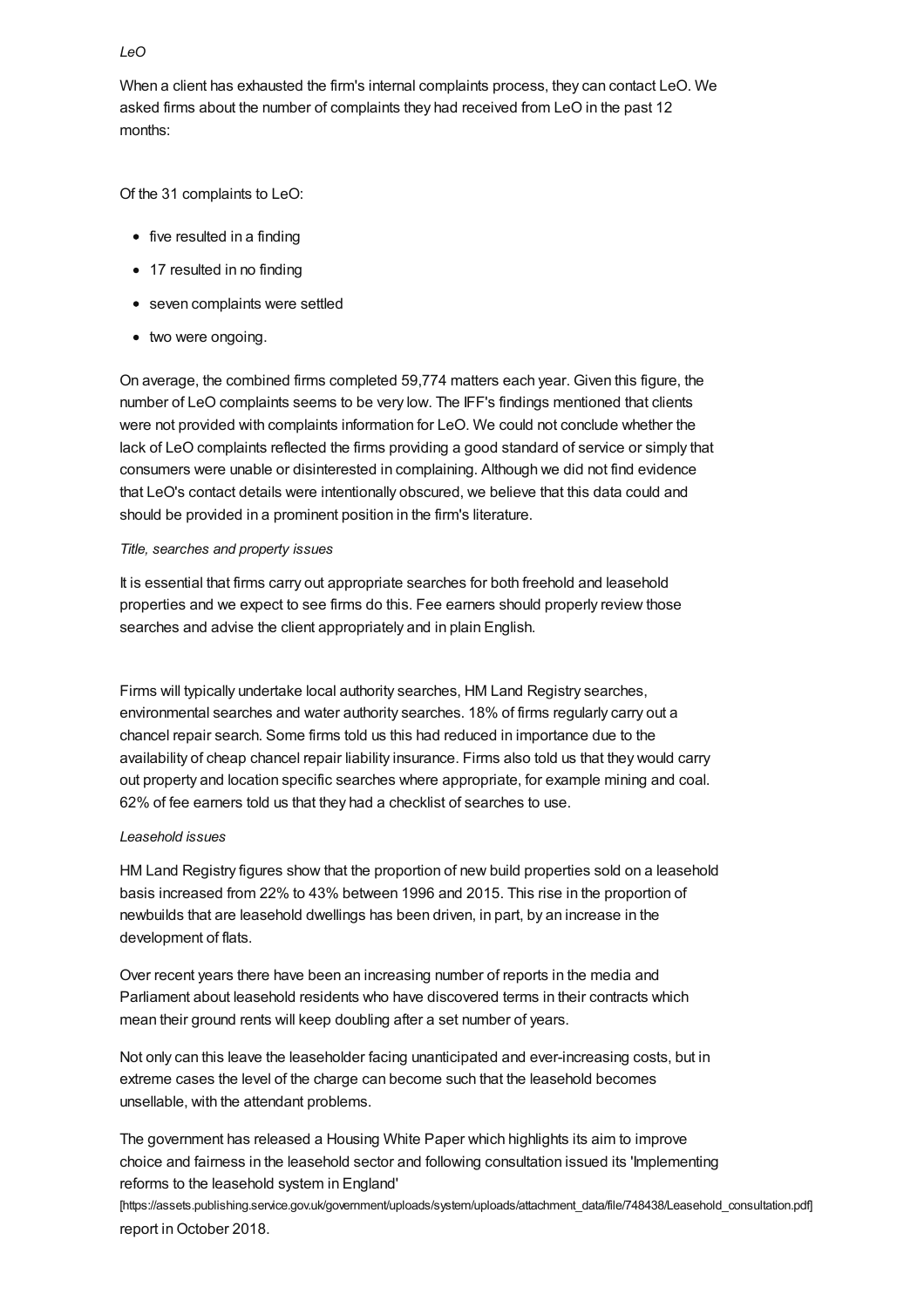<span id="page-12-0"></span>It is important that a conveyancing solicitor carries out proper due diligence on every leasehold transaction. This includes considering the long-term implications of any fee clauses and properly advises any client wishing to purchase a leasehold.

Our previous "Understanding consumer experiences of conveyancing legal services [/sra/how[we-work/reports/conveyancing-legal-services/\]](https://www.sra.org.uk/sra/how-we-work/reports/conveyancing-legal-services/)" research, published in March 2018, found that:

- a fifth (20%) of those who had bought a leasehold property within the last two years did not remember being provided with specific information about this type of property
- 26% did not recall being given a draft copy of their leasehold contract to review prior to signing it
- 17% did not think that their solicitor had clearly explained the features of their leasehold arrangement – rising to one in three among first time buyers.

In this thematic review we wanted to explore what type of advice solicitors were providing to clients purchasing a leasehold.

It was encouraging that firms advised clients on key areas of a leasehold transaction including ground rents. However, 23% of firms did not explain the difference between freehold and leasehold property.

Several firms said that they saw no reason to do this because they assumed the client would know the difference or the estate agent would have explained it to the client. We consider this a dangerous assumption.

We expect all firms to clearly report in writing to clients on whether a property is offered on a freehold or leasehold basis, and what the implications of this are to the buyer. More time should be spent discussing these issues where a client falls into one of the below categories:

- all clients purchasing a leasehold property
- first time buyers
- a client who is purchasing a commonhold property13 [\[#note13\]](#page-38-1) or has instructed the firm to deal with a leasehold enfranchisement14 [\[#note14\]](#page-38-2)
- a client where there is a purchase of both the leasehold and a portion of the freehold.

#### *Time spent on key stages of the conveyancing process (leasehold and freehold)*

We asked firms how much time they typically spend looking at title, search results and other potential property issues (for example, neighbouring demolition or construction). We also asked firms specifically about the amount of time they spent on leasehold issues. We found that fee earners spent the longest period reviewing property issues:

This is reassuring as property issues can have a significant impact on a client's decision to proceed with a sale or purchase.

91% of firms said that they would spend more than one hour looking at leasehold issues, this compares with 74% spending more than an hour in relation to freehold issues. This is because leasehold purchases are likely to raise more issues such as service charges or ground rent.

We saw fee earners consider a range of property conditions or issues that affected title, for example easements15 [\[#note15\]](#page-38-3), rights of way16 [\[#note16\]](#page-38-4) and restrictive covenants17 [\[#note17\]](#page-38-5).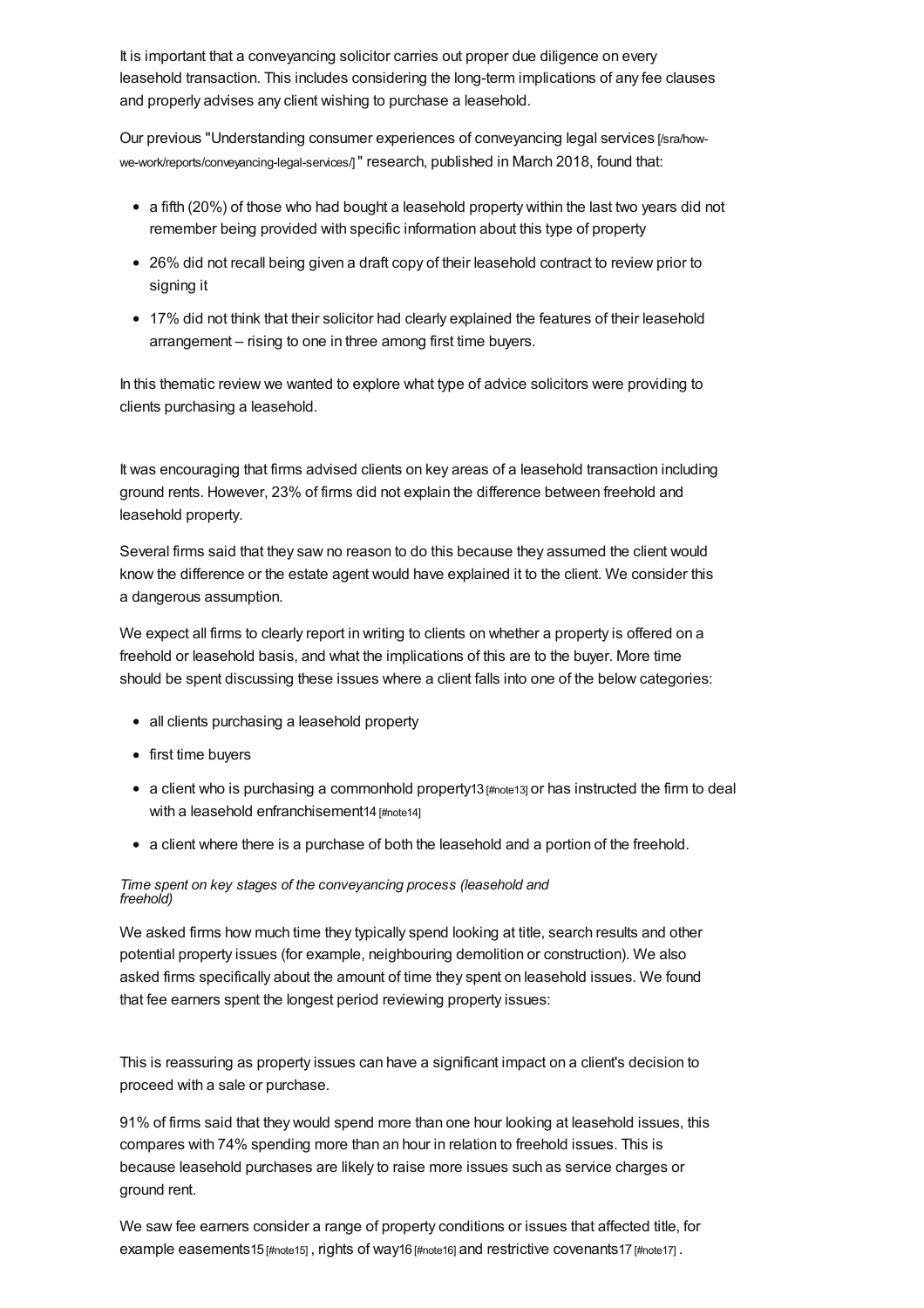There was only one file where the fee earner failed to adequately explain these issues to the client.

Several fee earners spoke of imaginative ways to investigate a property's title such as looking at the property and surrounding area onGoogle Maps, visiting the site, checking neighbouring property titles for any hidden issues or likely issues and drawing on the firm's local knowledge. This was in addition to reviewing the title documents.

We were pleased to see all firms provided a written report to the client advising on the property's title, search results and any issues. Clients were typically advised of the search results within two weeks of them becoming available. Fee earners told us of simple steps they took to summarise and signpost crucial bits of information such as highlighting text, using bold type, headings and post it notes to direct clients to signature pages.

Most firms said they then take steps to check whether the client has understood the information sent to them. The most common methods were by a follow up call or face-to-face meeting. Contrary to earlier concerns, there was no evidence of conveyancers posting on information to clients without providing substantive advice. However, some firms referred to witnessing this from "conveyancing factories" and poorly trained fee earners.

Some firms told us that if there were any "red flags" on the property, they would call the client to forewarn them of any issues and see whether the client wanted to proceed. We consider this to be good practice as it could potentially save the client time and money.

Interestingly we found that very few matters were aborted once a solicitor had been instructed. The greatest likelihood of this occurred following the investigation of property issues. Firms tried to resolve issues with the seller but if that was not possible, clients were advised that they could purchase an indemnity policy18 [\[#note18\]](#page-38-6) . Firms told us that ultimately it would be a choice for the buyer (and lender) whether to proceed with the purchase if there were any property issues.

#### *Completion*

Firms estimated that it took around three months for a typical freehold purchase file to complete (from first instruction to registration at HM Land Registry) and four months for a typical leasehold purchase. This position was reflected during our file reviews. Fee earners told us that leasehold purchases tended to take longer to complete because they were more complex and there were additional documents to request and review, for example the management pack.

#### *Authority to exchange*

All firms confirmed they would seek client authority to exchange contracts before taking this step. This was commonly done by telephone or email as they were quick. Most firms told us that evidence of authority to exchange would be recorded on file, however, our file reviews revealed that this was not always the case. Some fee earners told us that they would not routinely keep telephone notes for all conversations held with clients throughout the course of a conveyance. We recommend that fee earners keep attendance notes of all key conversations with the client and certainly when authority to exchange is received orally.

#### *Lender panels*

When consumers take out a mortgage, they will need to consider whether the firm can also act for the mortgage lender. All lenders maintain a panel of solicitors. If the firm is not on a lender's panel, they cannot act for that lender. The consumer will then be faced with a choice:

- try to find another firm who is on the mortgage lender's panel
- wait for the lender to appoint the firm to their panel or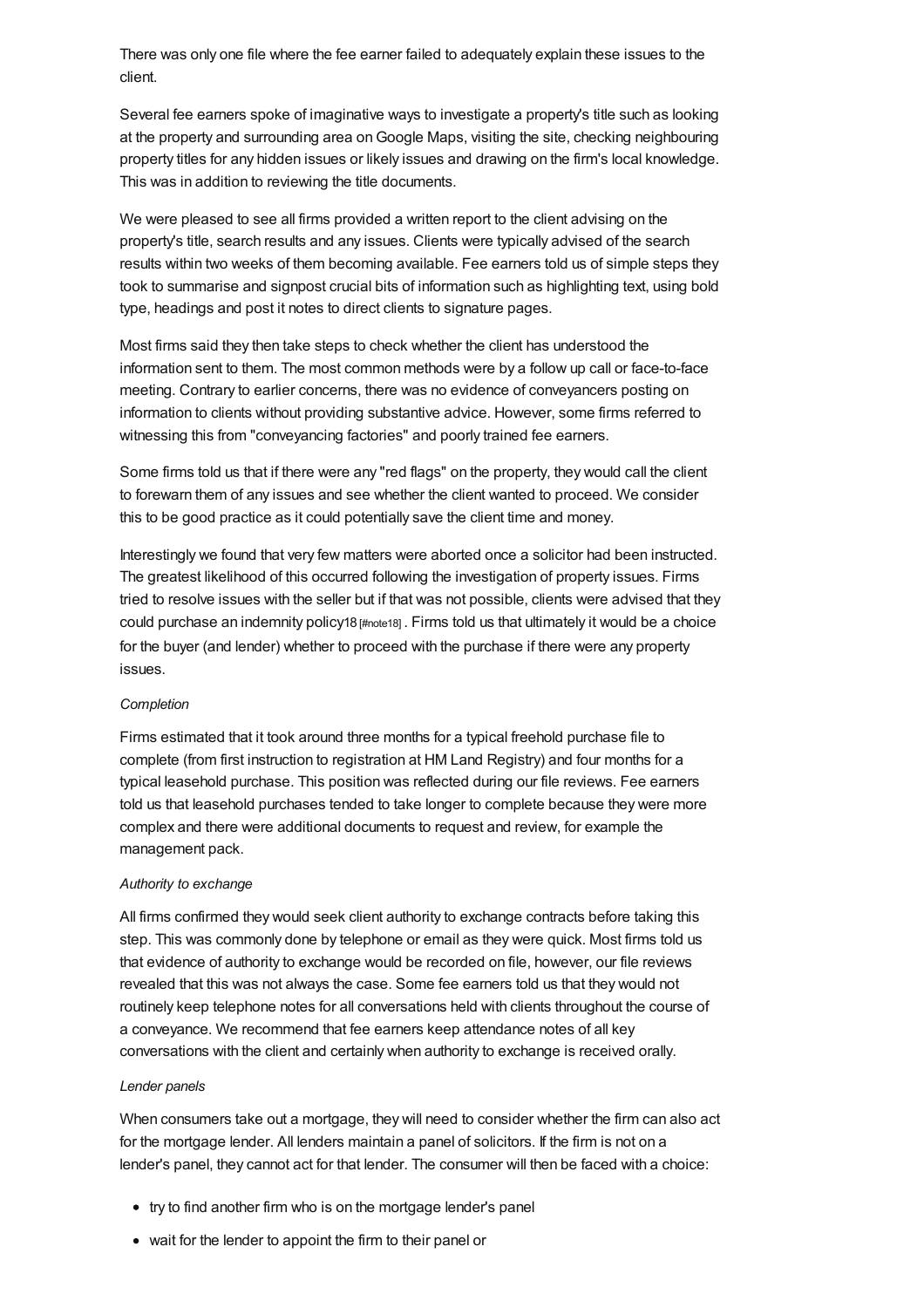• choose to remain with the firm but change their mortgage lender.

All these options could lead to delay and the seller may decide to pull out. It is generally quicker and cheaper for a firm to represent both the buyer and mortgage lender.

We asked firms how many lender panels they were on. All firms were on at least 10 lender panels and 91% of firms confirmed that they were on at least 21 lender panels. Despite this, firms lost clients because they were not registered on a mortgage lender's panel.

86% of firms said they had lost a client or a client has had to dis-instruct them because they were not on a mortgage lender's panel. 50% of firms said they have had to do this between one to five times.

Over half of the firms said that they had been removed from lender panels. We thought this was interesting as it erodes client choice. It could potentially also cause difficulty if there are not many firms offering residential conveyancing in the local area. Common reasons for removal included inactivity or the lender not wanting firms with a particular corporate structure on the panel. Firms told us that they are not normally taken off a panel through their own fault. We did not encounter any firms that were removed due to concerns over the quality of their work.

We found no evidence that a client's best interests were not protected when the firm acted for both the client and the lender. Firms told us that the process was broadly the same whether they acted for a buyer and a lender or a buyer only.

#### *Requisitions and cancellations*

HM Land Registry are responsible for registering ownership of land and property in England and Wales. It is their duty to provide:

- records about the ownership of land/property and associated interests
- owners with a land title, guaranteed by the government
- a title plan to show the boundaries of the land/property.

Most registration applications are made by solicitors on behalf of clients. This work is sometimes referred to as post completion work as it takes place after the sale and purchase have concluded.

Sometimes, HM Land Registry cannot complete a registration application because the information supplied by a solicitor is missing, incomplete or inaccurate. To correct this, they will raise a requisition. A requisition is a formal request by HM Land Registry for the recipient to supply more information. HM Land Registry may cancel the application if the information is not provided within the set time limit. This is called a cancellation.

HM Land Registry estimate that nearly 20% of registration applications result in a requisition, but the requisition rate varies widely among firms. It believes that nearly half of all requisitions could be avoided19 [\[#note19\]](#page-38-7) . Avoidable requisitions broadly refer to applications which are incomplete or inaccurate. These issues could and should be spotted by a solicitor before they are sent. Avoidable requisitions duplicate work for HM Land Registry and the individual who sent the application.

By successfully registering the new owner/beneficiary of an interest in the land:

• registration of a document (such as a transfer of land) gives it priority over unregistered documents and documents registered after it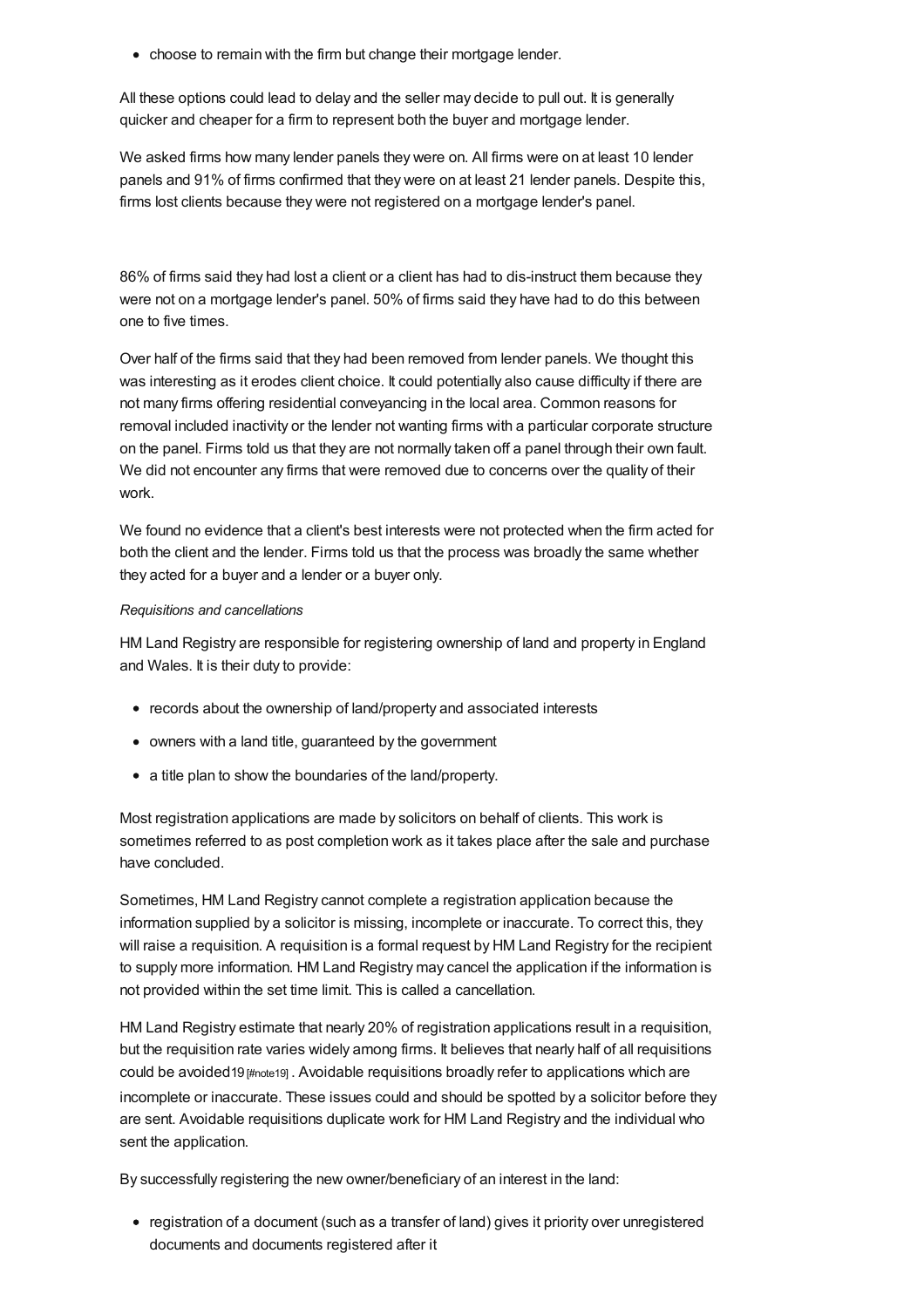- it places other individuals on notice of who owns the property
- any individual dealing with the property will be bound by the registered document
- individuals interested in a property, for example, a purchaser or mortgagee, can obtain more information from the land register. If necessary, they or their legal adviser can check and verify each document affecting that property, so they can make decisions about dealing with the property.

Requisitions occur during the post completion phase of a transaction. This is a significant stage and firms tackled it in different ways.

We asked firms in advance about the number of requisitions they received. In general, most firms were unable to provide a clear or specific number and acknowledged that this data was not routinely collected. A prudent firm should gather information about the number and type of requisitions they receive. By monitoring trends and data, firms can learn from their mistakes and take steps to increase supervision and improve their processes. This will ultimately benefit the client, HM Land Registry and the firm.

We asked firms to provide approximate data about the type of requisitions they had received in the past year:

Firms told us that requisitions occurred for different reasons, some giving more than one:

- 77% accepted that they were solely or partially responsible for the requisitions
- 17% believed they were not at fault
- 60% suggested that the situation was exacerbated by inconsistent decision making by HM Land Registry.

We accept that some requisitions are unavoidable. However, we asked firms about whether they had received avoidable requisitions. 91% of the firms acknowledged they had within the last 12 months. During our visits we also undertook 70 random file reviews. We found 19 of these files featured requisitions from HM Land Registry and 10 of these were caused by avoidable human error.

We consider each of these requisitions represents a needless delay and a duplication of work for both HM Land Registry and the solicitor. This is costly for both parties and has potential repercussions for the client.

#### *Post completion work*

We found there was no uniform approach to post completion work and it was handled by qualified and unqualified individuals. Interestingly, some firms:

- considered that post completion work should be done by specialist teams/individuals. Specialists were used by big and small firms. They believed this reduced the number of errors and sped up the turnaround time. It also allowed fee earners to concentrate on other profitable work. This was significant because many firms used a fixed fee model and relied on volumes of completions. Specialist post completion teams require training and appropriate supervision. Where this was absent, firms said this had caused significant issues
- required fee earners to carry out post completion work. They said it was important that fee earners took responsibility for files from start to finish. Naturally, some firms did not have a choice due to cost or size.

We do not consider that either model is a definitive solution. However, firms should make sure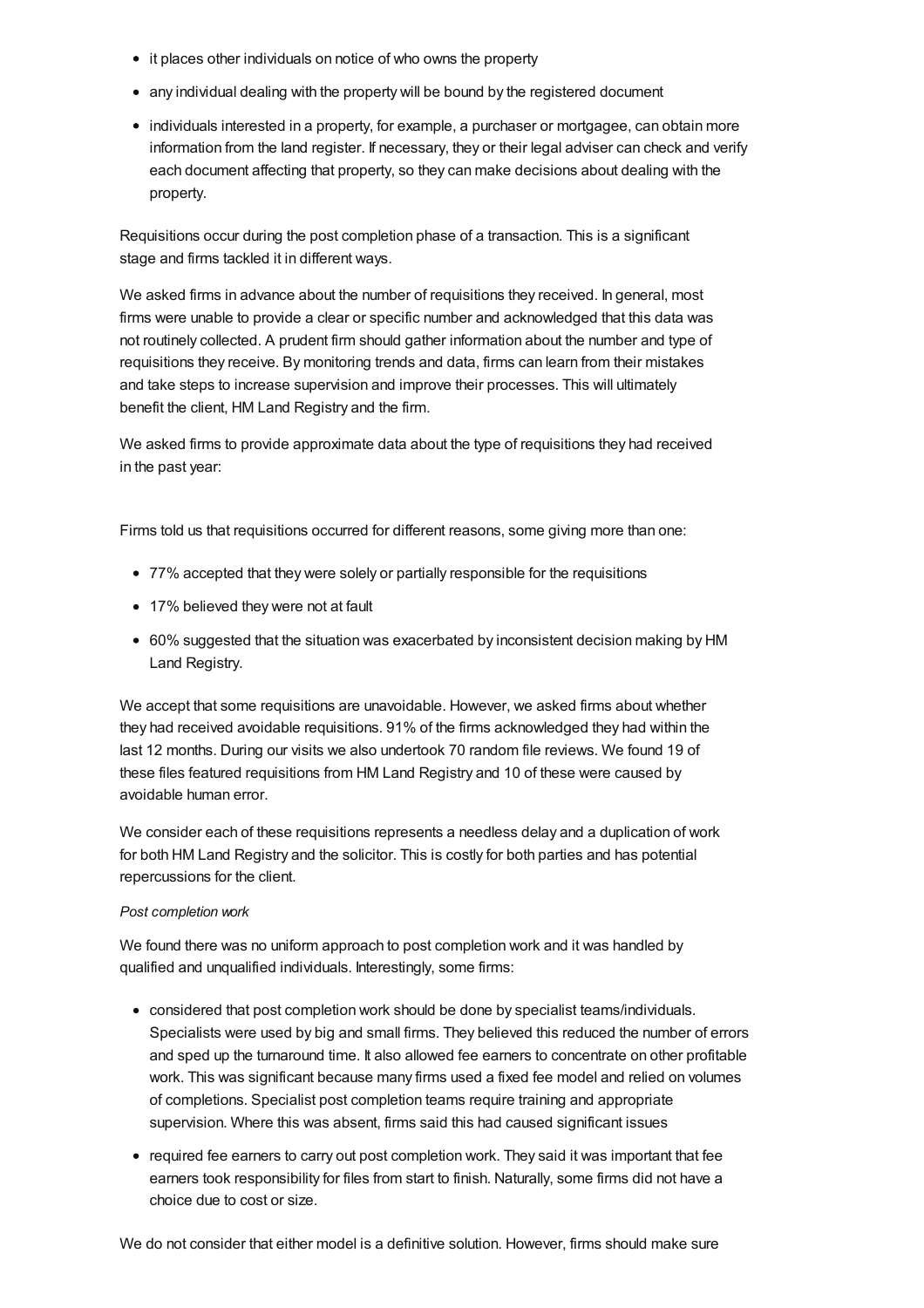that post completion work is carried out by a competent individual with appropriate levels of supervision.

#### *Improvements*

Following our initial enquiry about each firm's requisition volumes, we asked what they were doing to reduce the figure. 80% of firms decided to take further action to reduce the number of requisitions they received. The proposed changes ranged in cost.

#### *Cancellations*

A cancellation is a significant event. Importantly, the client's ownership and/or interest in the land is not registered and this affects their ability to prove ownership of the land and/or the benefit of the interest.

A worryingly high number of firms (60%) did not know the cancellation rate for the applications they sent to HM Land Registry. We asked firms why these events occurred, and they provided various reasons:

- 54% said it was due to the lawyers on the other side of the conveyance
- 14% said it was due to an error on the part of the firm
- 26% said it was due to an error on behalf of the lender
- 9% said it was due to an error on behalf of the client.

Firms should know their cancellation rates and be able to explain why they have occurred. Unless a firm can do this, it may be generating repeat cancellations which are avoidable. We do not consider this is in the best interests of clients, firms or HM Land Registry.

#### *Good practices*

- The firm contacts the client at key stags of the conveyance including post completion.
- The firm provides straightforward complaints information in a prominent position on their client care letter.
- Details about how to make a complaint to LeO are provided in a prominent place within the client care information.
- The client is advised in writing and in plain English about title, search results and any property issues. If there are any issues, a fee earner will contact the client in advance and discuss options.
- The firm uses simple ways to summarise and signpost crucial items of information to clients such as highlighting text, using bold type, headings and post it notes to direct clients to signature pages.
- The firm checks with the client whether they understood the information sent to them.
- The firm seeks the client's authority to exchange contracts and record that authority on file.
- The firm gathers data about requisitions and cancellations. Trends in the data inform the firm's approach and appropriate changes are made to limit the amount of avoidable requisitions.

#### *Poor practices*

- No updates are provided to the client at key stages of the conveyance.
- The client is not provided with details of complaints information.
- The firm does not advise the client about the difference between freehold and leasehold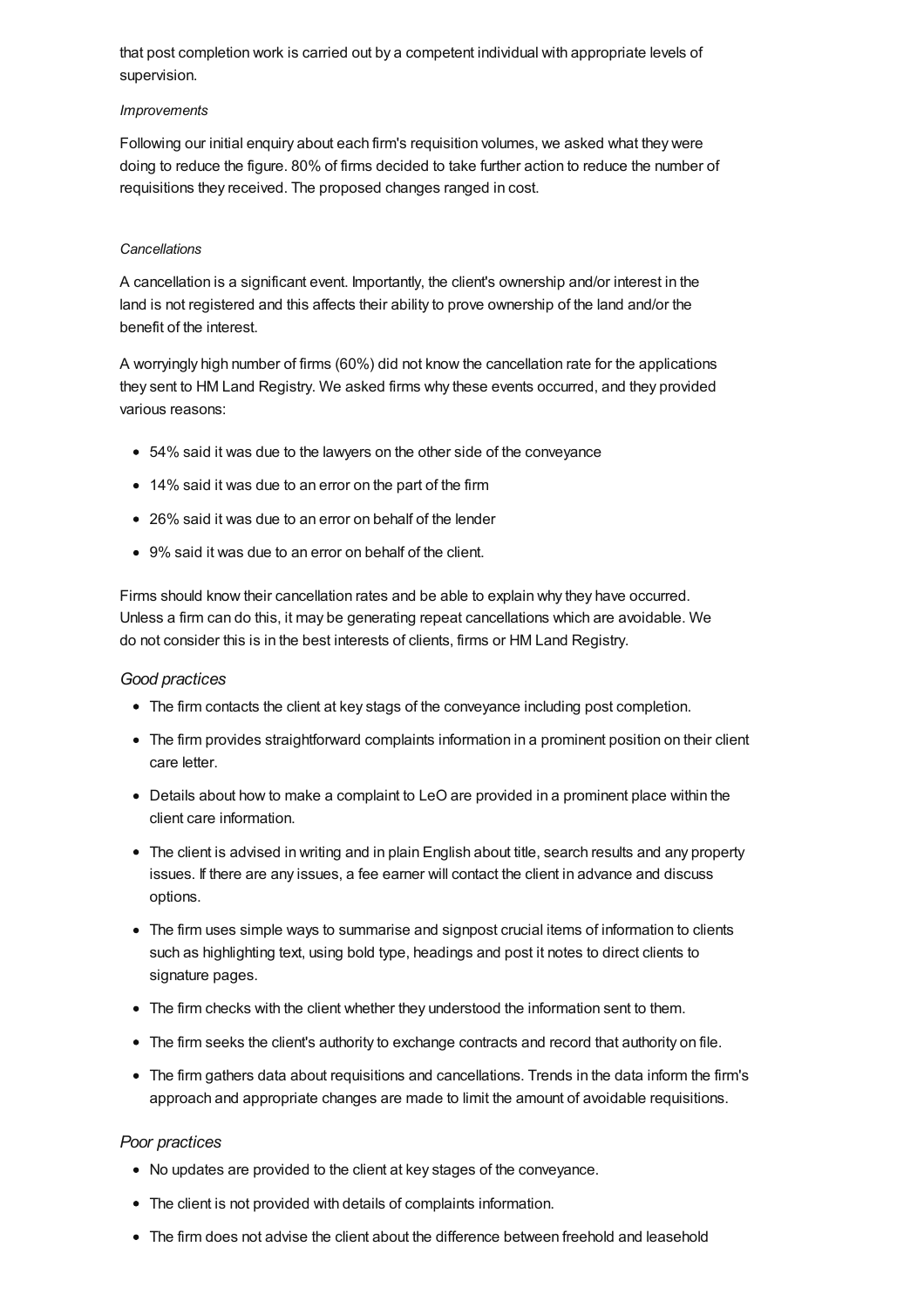properties.

- Clients are not advised about ground rents, service charges or restrictions on use in leasehold properties.
- Fee earners fail to keep a written record of key decisions made on the file.
- Fee earners take no steps to check whether the client has understood the information provided.
- The firm fails to collect requisition data and cancellation rates and does not monitor trends.

## *[Competency](#page-17-0)*

## <span id="page-17-0"></span>*Concern*

We reviewed whether staff undertaking residential conveyancing had the skills to competently do this work and were appropriately trained and supervised.

#### *What do we expect?*

#### Solicitors must:

- reflect on the quality of their practice by reference to our competence statement for solicitors
- address identified learning and development needs
- make an annual declaration that they have considered their training needs and taken measures to maintain their competence.

The competence statement is an integral part of our new approach to continuing competence. For a solicitor, meeting the competences set out in the competence statement forms an integral part of the requirement to provide a proper standard of service20 [\[#note20\]](#page-38-8) to clients.

#### *Key findings*

- Firms had a structure and process in place to help fee earners maintain competency.
- Training and supervision occur regularly and in a variety of forms.

#### *Findings*

#### *Training*

Firms told us that training was compulsory for all residential conveyancing fee earners and was provided by a variety of methods. Some firms kept a training schedule outlining when and where residential conveyancing training was available.

In more than half of firms, residential conveyancing training was compulsory for all non-fee earning staff and several firms mentioned that secretaries, administrative and finance staff were invited to attend. Although not directly involved in the conveyancing process, it is helpful for different types of staff to attend training so they are familiar with the terms and processes used.

Formal training delivered by internal and external individuals were popular methods of training as were internal updates provided at team meetings. While fee earners also used webinars as a method of training, online courses were less popular.

We were pleased that all fee earners received some form of training in the last six months. 20% of firms said that training was undertaken every week with a further 31% of firms saying that some form of training was undertaken every month.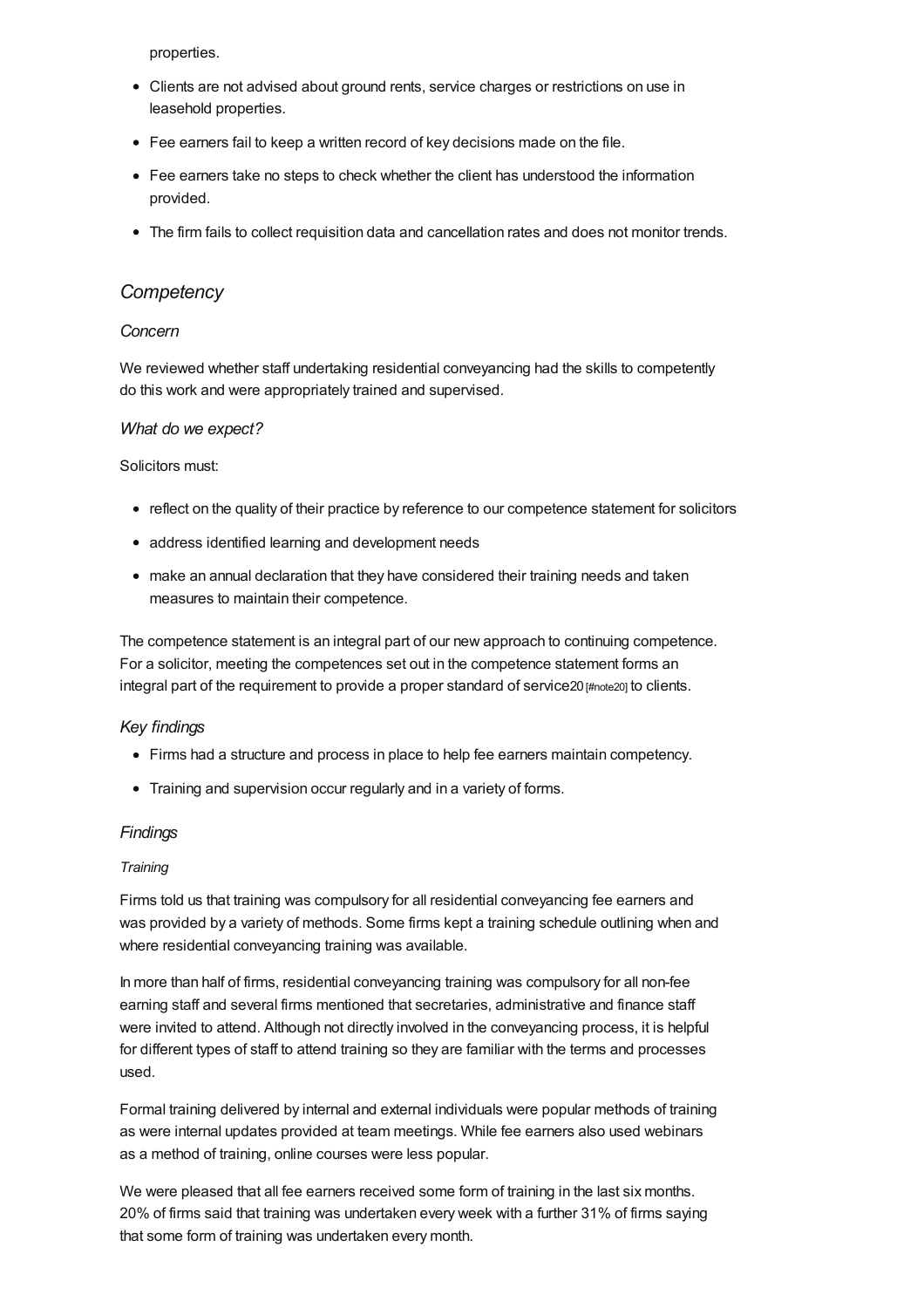#### *Qualified and non-qualified staff*

On average, we found that two-thirds of residential conveyancing work were undertaken by legally qualified staff. However, firms did use non-legally qualified staff during the process.

Non-qualified staff would typically be involved in general administration, straightforward tasks and post completion work.

Three firms mentioned that their unqualified but experienced staff were just as capable as their legally qualified counterparts. One firm said that one individual with thirty years of experience "…could do everything (and probably better than a solicitor)". Some firms had supported fee earners to do the Chartered Institute of Legal Executives qualification and one fee earner said that she had started off as an assistant and had progressed by learning on the job.

## *Supervision*

Fee earners told us that they were supervised through a mixture of formal and informal measures.

Other popular supervision methods included team meetings, an open-door management policy and peer to peer support. One firm told us that it had set up a dedicated internal email account that fee earners could email queries to and peers would answer. This allowed fee earners to draw on the expertise of a range of people at the firm.

## *Good practices*

- The firm uses a mixture of formal and informal training and supervision methods.
- Training is delivered by experienced staff with relevant expertise.

## *Poor practices*

- Little evidence of supervision on files.
- No training is provided.

# *[Costs](#page-22-0)*

## *Concerns*

Legal fees and associated disbursements incurred during a residential conveyancing matter can be significant.

The CMA has raised concerns about a lack of costs transparency and the negative impact this has on consumer choice. The IFF also raised issues about costs. Cost was the most important factor for consumers when choosing a solicitor, but it was not the only factor. Consumers raised concerns about:

- the explanation they were given about the costs charged, with 21% saying their solicitor did not explain this to them at the start of the process
- being unable to understand the cost information provided as it contained unfamiliar terminology
- paying more than the original fee quoted. Among the consumers that participated in the research, one in nine paid more than the fixed fee they were originally quoted at the outset.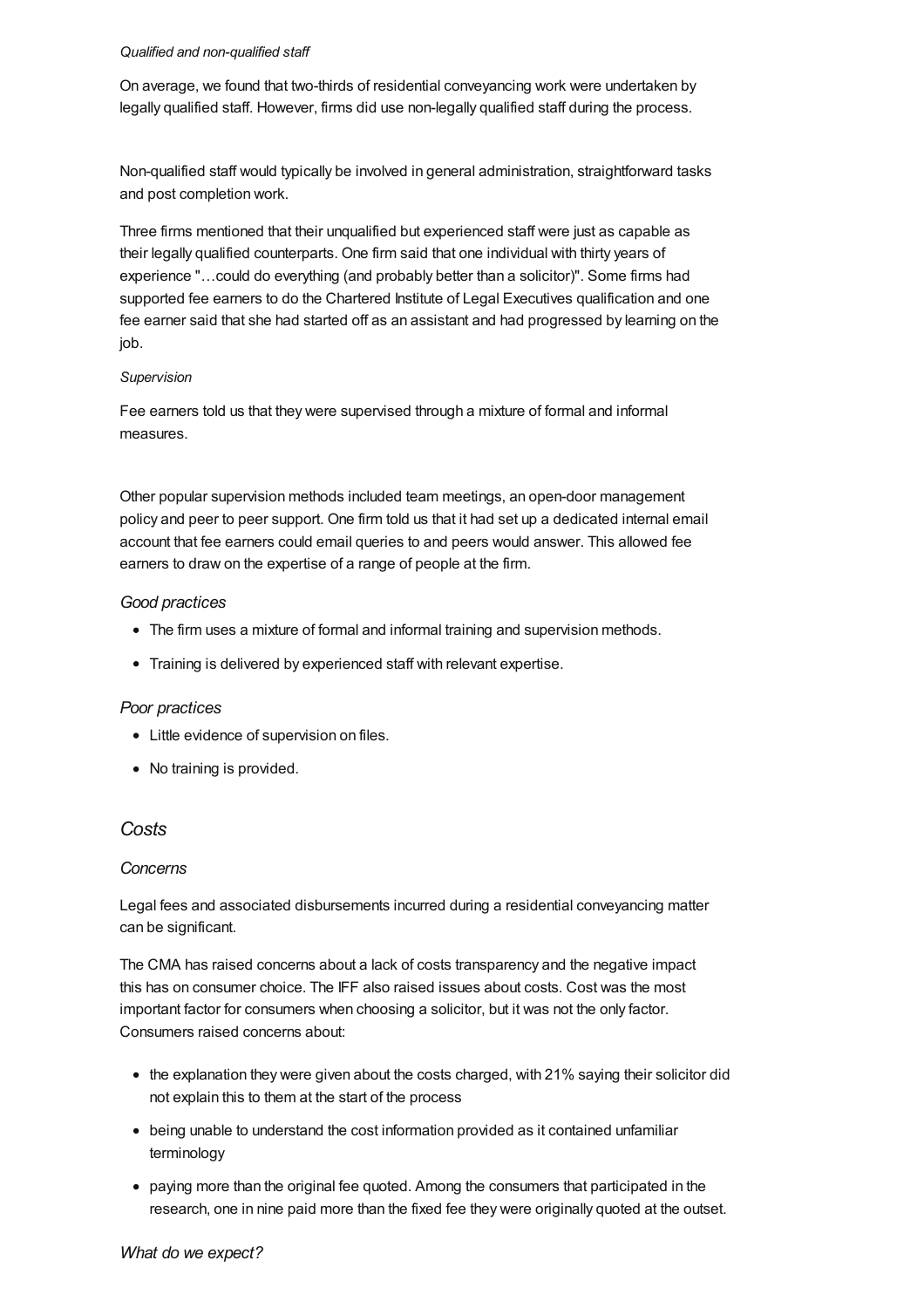Solicitors must:

- act with integrity21 [\[#note21\]](#page-38-9)
- act in the best interests of each client22 [\[#note22\]](#page-38-10)
- provide a proper standard of service to clients23 [\[#note23\]](#page-38-11).

The SRA Handbook states that solicitors must also make sure "clients receive the best possible information, both at the time of engagement and when appropriate as their matter progresses, about the likely overall cost of their matter24 [\[#note24\]](#page-38-12)". Indicative behaviours (IB) of this include:

- clearly explaining fees and if and when they are likely to change25 [\[#note25\]](#page-38-13)
- warning about any other payments for which the client may be responsible26 [\[#note26\]](#page-38-14)
- providing information in a clear and accessible form which is appropriate to the needs and circumstances of the client27 [\[#note27\]](#page-38-15)
- making sure that the disbursements included in a bill reflect the actual amount spent or to be spent on behalf of the client28 [\[#note28\]](#page-38-16).

## *Key findings*

- Firms provided clients with information about their charges and likely disbursements at the outset and our file reviews generally supported this. Most firms took steps to check if the client understood the client care information provided.
- We found no evidence that firms inflated their fees after the initial quote without explaining the additional costs to the client.
- 34% of firms carried out additional work that was not initially anticipated or discussed with the client. Most typically this work would include:
	- making a telegraphic transfer (TT)
	- mortgage administration
	- a gifted deposit
	- using the firm's online portal
	- an electronic ID check
	- a declaration of trust.

We consider that a significant amount of this work could have been anticipated and are concerned that by not doing so firms could potentially be providing unrealistic initial quotes in order to win business.

- Some firms were charging fees over 10 times the amount they were charged by banks to send money by TT. Some firms did not charge for this.
- Thirty of the files we saw did not provide the client with an explanation or sufficiently clear explanation about TT fees.
- Just over three quarters of firms we visited (between July and September 2018) had not taken steps to publish their prices.

*Findings*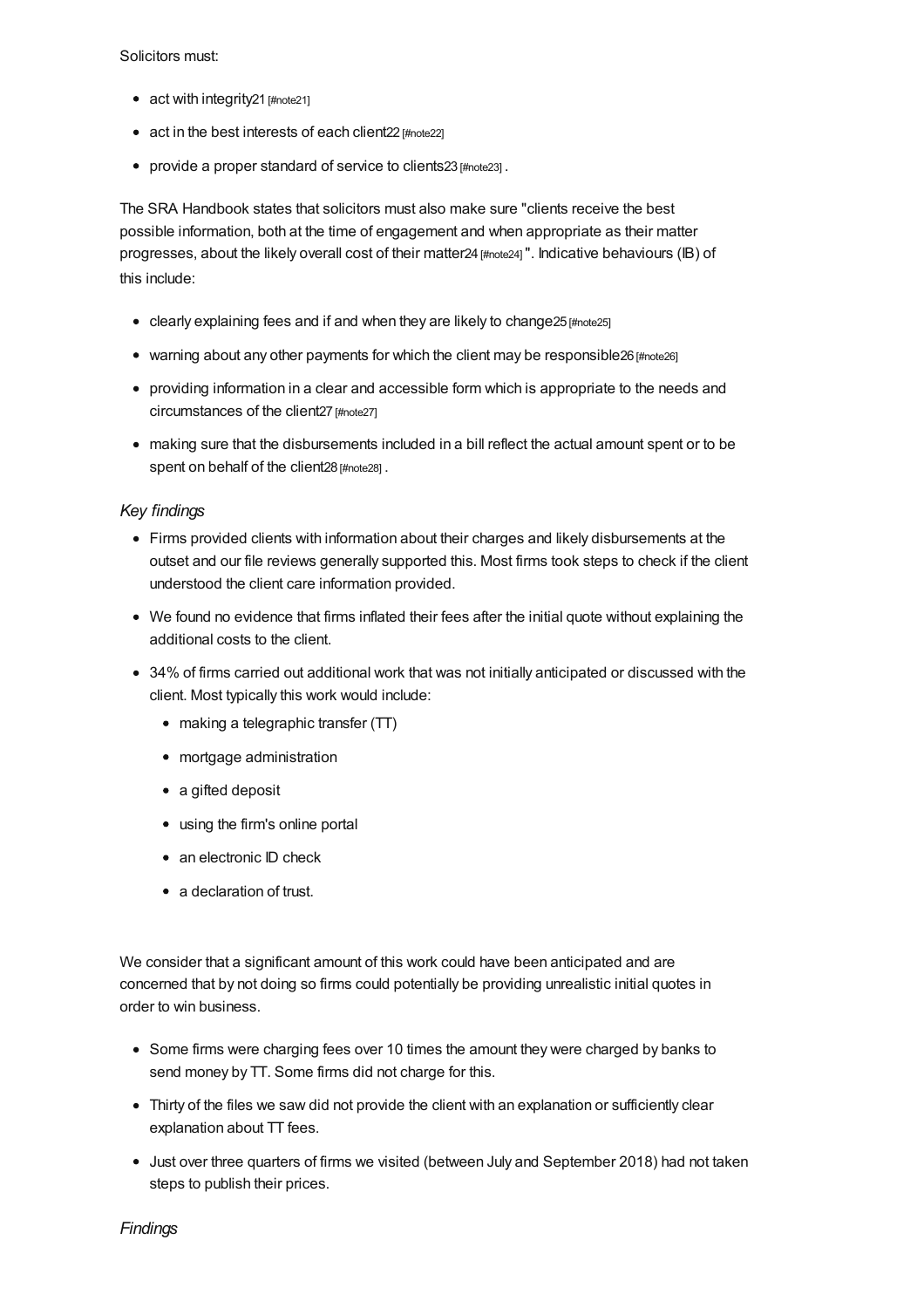#### *Costs information*

We were interested in the core client care information that was provided to clients. All firms provided information about:

- their charges
- likely disbursements/costs.

Encouragingly, information about costs was included in the client care letter on 97% of the files we reviewed.

77% of firms took steps to check if a client understood the client care information. This included:

- a follow up call with the client
- emailing the client
- a face-to-face meeting.

One firm placed the onus on the client to contact the firm if they had any queries or did not understand the information provided. Given the complexity and number of documents a client may be provided with, we think the onus should be on the firm to contact the client to check their understanding.

## *Fixed fees*

Each firm we visited provided most of their residential conveyancing work on a fixed fee basis. Some work fell outside of the fixed fee scales, for example if the property:

- was valued over a certain threshold
- was unregistered land
- related to part of a matter being dealt with by another area of the law firm.

The main factors firms considered when determining their fixed fee were:

- whether the property was freehold or leasehold
- the value of the property
- whether a lender was involved.

Firms also told us that other factors impacted on the fixed fee, including:

- reducing the rate for existing clients
- offering a discount to first time buyers and friends and family of the firm
- the time it will take to complete a matter
- benchmarking against other firms to help them remain competitive
- price matching quotes from other firms if a client mentions this
- where the work would be completed. One firm had an office where lower value conveyancing work was completed and reduced fees were charged.

83% of firms told us they had reviewed their fixed fee within the last 12 months, 11% have reviewed it more than a year ago and 6% had never reviewed it. Most firms had increased their fees following this review: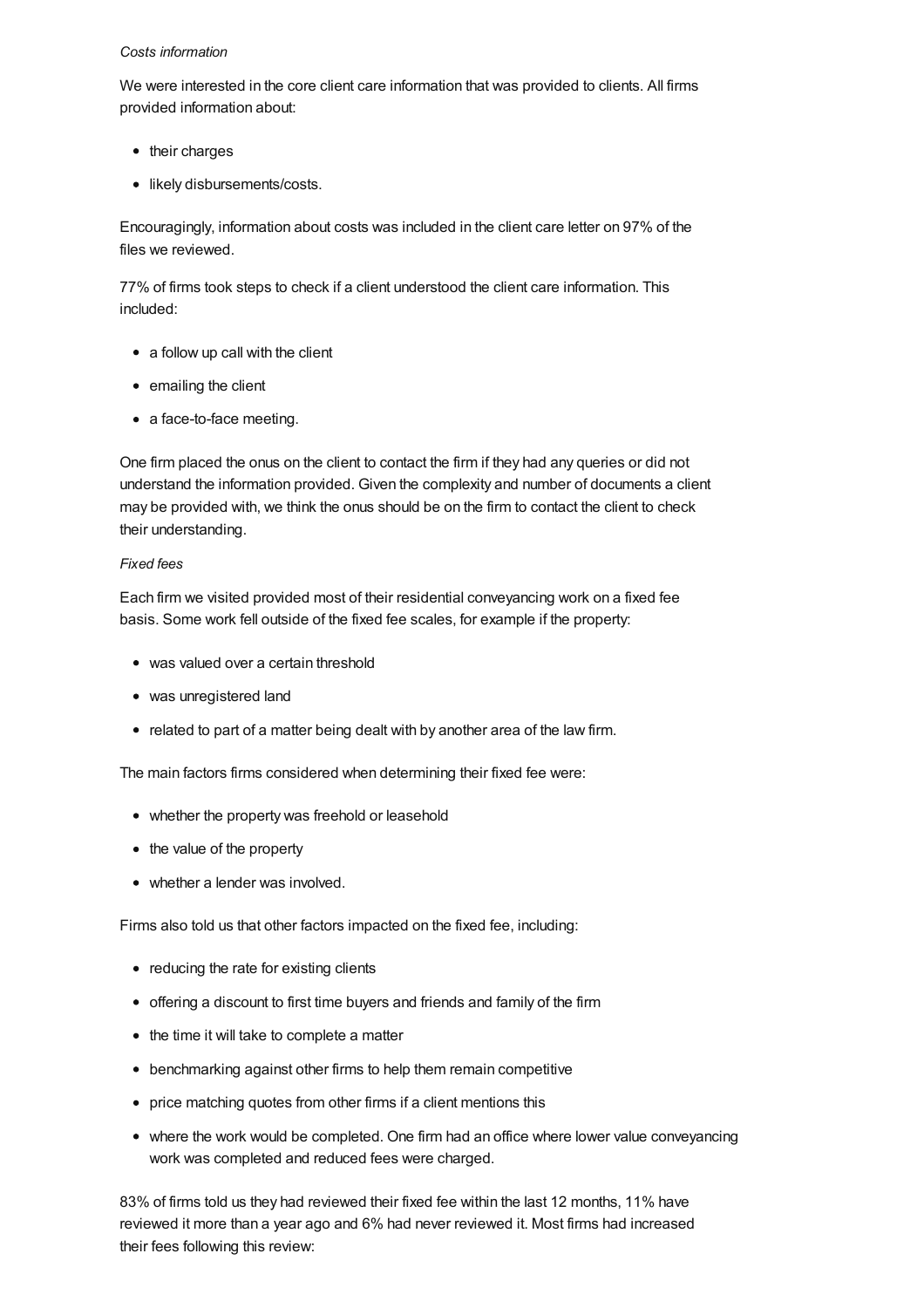#### *Typical charges*

All but one firm charged a higher fixed fee for leasehold purchases, which reflects the additional work that is generally required on these types of transactions:

Among the files we reviewed, the highest fee we saw was £1,294.80 for a freehold and £1,300 for a leasehold transaction. The lowest was £250 for a freehold and £350 for a leasehold transaction. The average fee charged was £762 for a freehold transaction and £749 for a leasehold transaction.

#### *Matters not covered by a fixed fee*

Half of firms told us that not all work was covered by their fixed fee. The type of work not covered fell into two broad categories:

- additional work related to the client and their individual circumstances, such as:
	- cashing in a Help to Buy Individual Savings Account
	- gifted deposits
	- a declaration of trust.
- additional work arising from the legal process, such as:
	- obtaining an indemnity insurance policy
	- working on a lease extension
	- correcting a defect in title.

As the first category relates specifically to the client, these additional costs should be easily anticipated and identified at the outset of a transaction. They could therefore be incorporated into the fee quoted at the start of the matter. Costs falling into the latter category may be harder to anticipate and may not be apparent until later in the process. Depending on the nature of the issue, it may not be possible to anticipate in advance what the costs might be, however examples could be provided to clients.

Most firms would set out in a letter what work was not covered in their fixed fee. However other methods were used, including:

- email
- $\bullet$  telephone
- leaflet
- face-to-face meetings.

We saw some good examples of firms providing clear and detailed schedules of additional costs to their clients at the outset. Such cost schedules also helped to inform clients about some of the issues that could arise during the process.

During the file reviews we found that 34% of firms included an additional charge that was not included in the fixed fee. The additional fees were for:

making a TT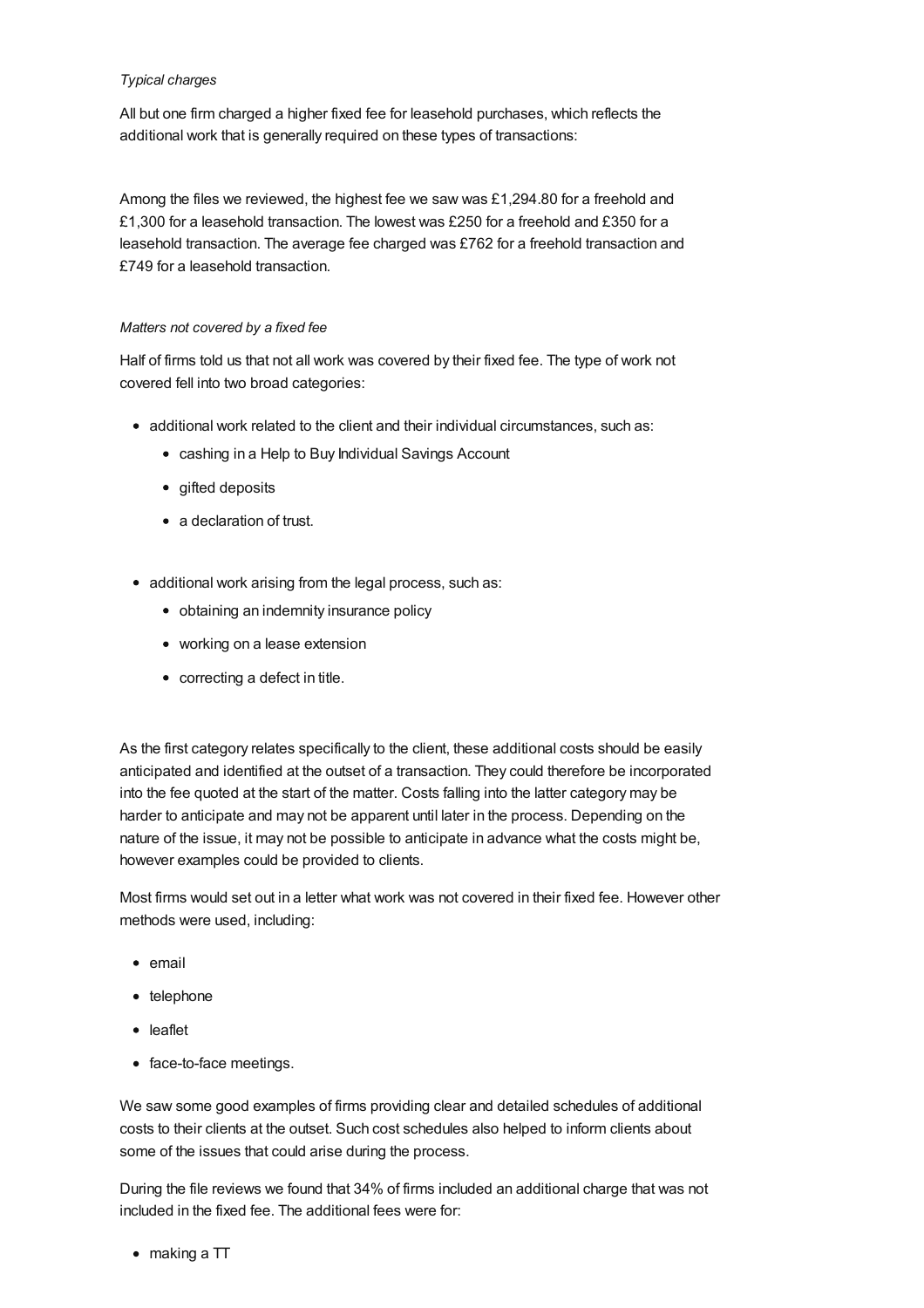- <span id="page-22-0"></span>• mortgage administration
- a gifted deposit
- using the firm's online portal
- an electronic ID check
- a declaration of trust.

Some of the fees were set out for the client at the outset, others arose during the course of the matter. None of the additional costs we saw were for unusual work. We consider that a significant amount of this cost could have been anticipated by the firms. Firms should take care to be clear about the amount of work and likely costs from the outset. Our new rules on price and service transparency state that firms must specify exactly what is included in the price displayed, even if a fixed fee is quoted.

## *Abortive matters*

Only three firms told us they would write off costs if a conveyance did not go ahead. In these cases, clients would still be liable to pay any disbursements, but the firms did not charge for their work. These firms felt this 'no move no fee' approach helped to distinguish them from the competition.

The remaining firms all charged a proportion of their fee. Firms dealt with this in different ways. Some firms:

- time record and use this to determine how much time and work had been done on the matter and charge a fee accordingly
- allow fee earners to use their discretion to determine what to bill. Some would take account of factors such as whether they were first time buyers or repeat clients
- have defined criteria to determine how much to charge. If it was in the early stages of a matter (for example searches were ordered but not reported on) there would be a £100 charge. If it was after reports were provided to the client, the fee charged would be £250.

One firm included their charges if a matter does not go ahead in their schedule of costs provided to clients at the outset. This is helpful to clients as they are then fully aware of what they will be charged if the conveyance does not proceed.

If a firm wishes to charge the client an abort fee, it should be transparent from the outset of the matter and take steps to make sure the client understands what this fee will be.

## *Disbursements*

Firms told us they set out typical disbursements and their costs at the start of the matter. This was reflected in all the files we reviewed.

One firm was referred to our internal disciplinary process for including a charge on the bill for 'petty disbursements' of £50 plus VAT. There was no explanation about what this included and disbursements should not attract VAT.

#### *Telegraphic transfers fees*

83% of firms told us they charge clients an administration fee for the cost of making a TT. The amount firms are charged by banks to make this transfer varied considerably, as did the cost firms charged clients.

The lowest fee charged by banks was £0.35 per transfer and the highest charge reported was £20. Of the firms that charged a fee, all but two firms charged an administration fee that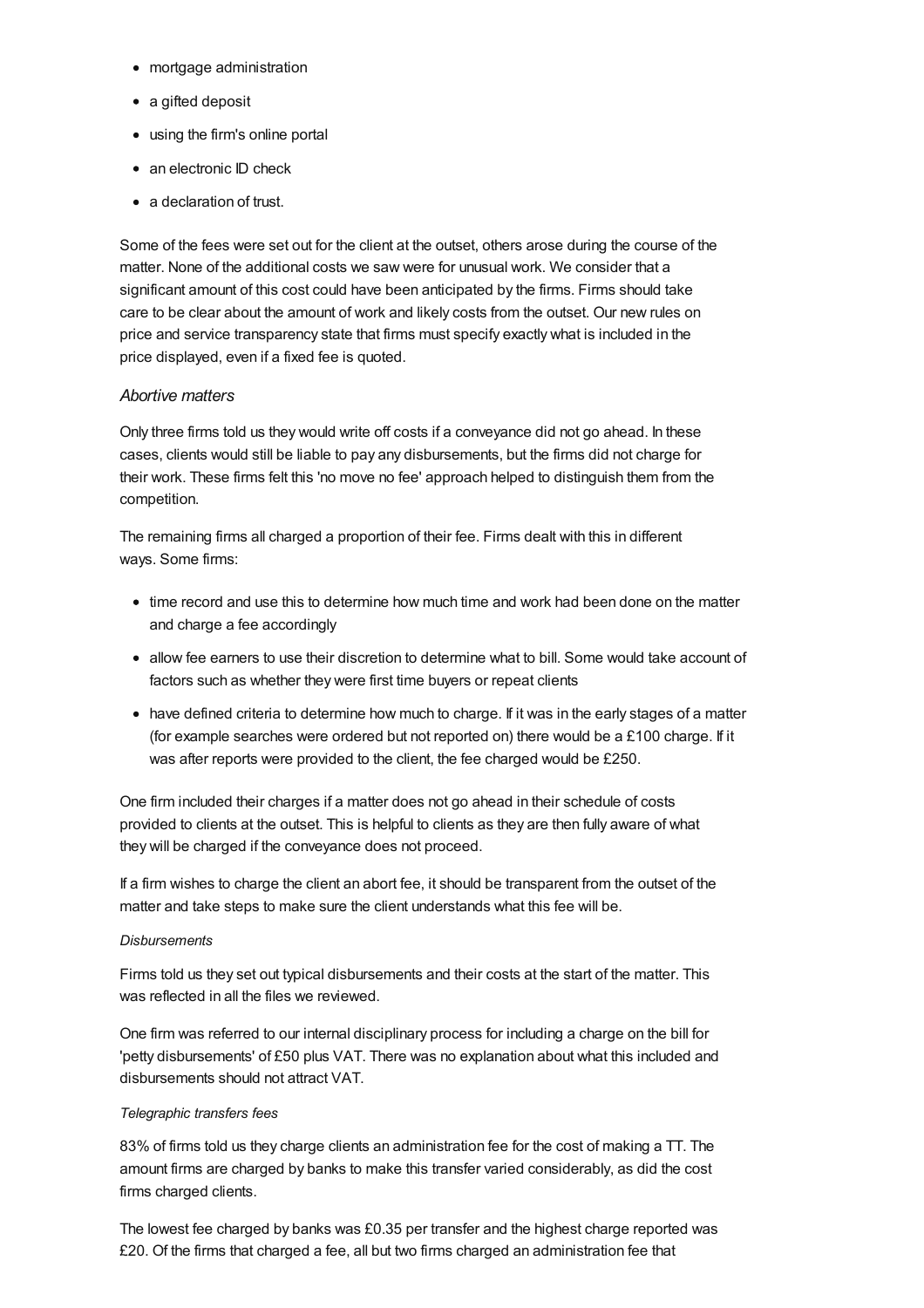#### covered both:

- the cost charged to the firm
- a fee charged by the firm for arranging and making the transfer.

This meant that the fee charged to the client included both a disbursement element and a profit costs element. This is also significant as profit costs attract VAT when charged to the client, whereas disbursements do not.

The remaining two firms simply passed the cost of the TT fee directly to the client without adding a profit cost element.

Administration fees charged by firms varied widely. Four firms told us they did not charge a TT fee. At the lower end, some firms charged only five pounds on top of the bank's fee. Three firms charged £35 or more in addition to the cost charged by the bank.

During our file reviews we saw that in 84% of matters, firms charged the client a TT fee.

The Solicitors Disciplinary Tribunal (SDT) has previously found that where firms are charging clients more than the bank to make the transfer, they must make this clear to clients and not imply that it is a disbursement. The Law Society's practice note about  $TT$  fees 29 [\[#note29\]](#page-38-17) states that:

- You must advise the client of the basis and terms of your charges.
- You should tell your client that you are charging them the fee that has been charged to the practice by the financial institution executing the telegraphic transfer, and that this fee is a disbursement….
- If you charge the client an administration fee for arranging the telegraphic transfer you must inform the client and charge it as profit cost.

Among the files we reviewed, 30 did not have evidence that the client had received an explanation, or the explanation was not sufficiently clear, that the fee charged by the firm for the transfer was more than the bank charged. Most firms did, however, appropriately signpost the distinction between the fee and the charge in the bill. Many of the fee earners we met with did not know what the firm were charged, so were not able to provide this information to their clients.

At five firms, TT fees were listed or had historically been listed on the bill as a disbursement. As detailed above this is contrary to The Law Society's practice note and a previous SDT decision.

Some firms are charging a TT fee that is more than 10 times greater than the fee charged by banks, and many firms do not appear to be explaining this clearly to their clients. Firms need to be more transparent with clients on these fees. This is particularly important given the wide variation in fees charged by firms. Failure to be clear on this issue may be regarded as a failure to meet principles 2,4 and 5 and IB 1.14, 1.15, 1.19 and 1.21.

#### *Undertaking discrete elements of the conveyancing process*

Some clients may wish to undertake part of the legal work themselves and instruct a solicitor to only act for them in discrete areas. None of the firms we visited currently offered this 'unbundling' service and there appeared to be little appetite within firms or demand from clients to do so.

*Price publication*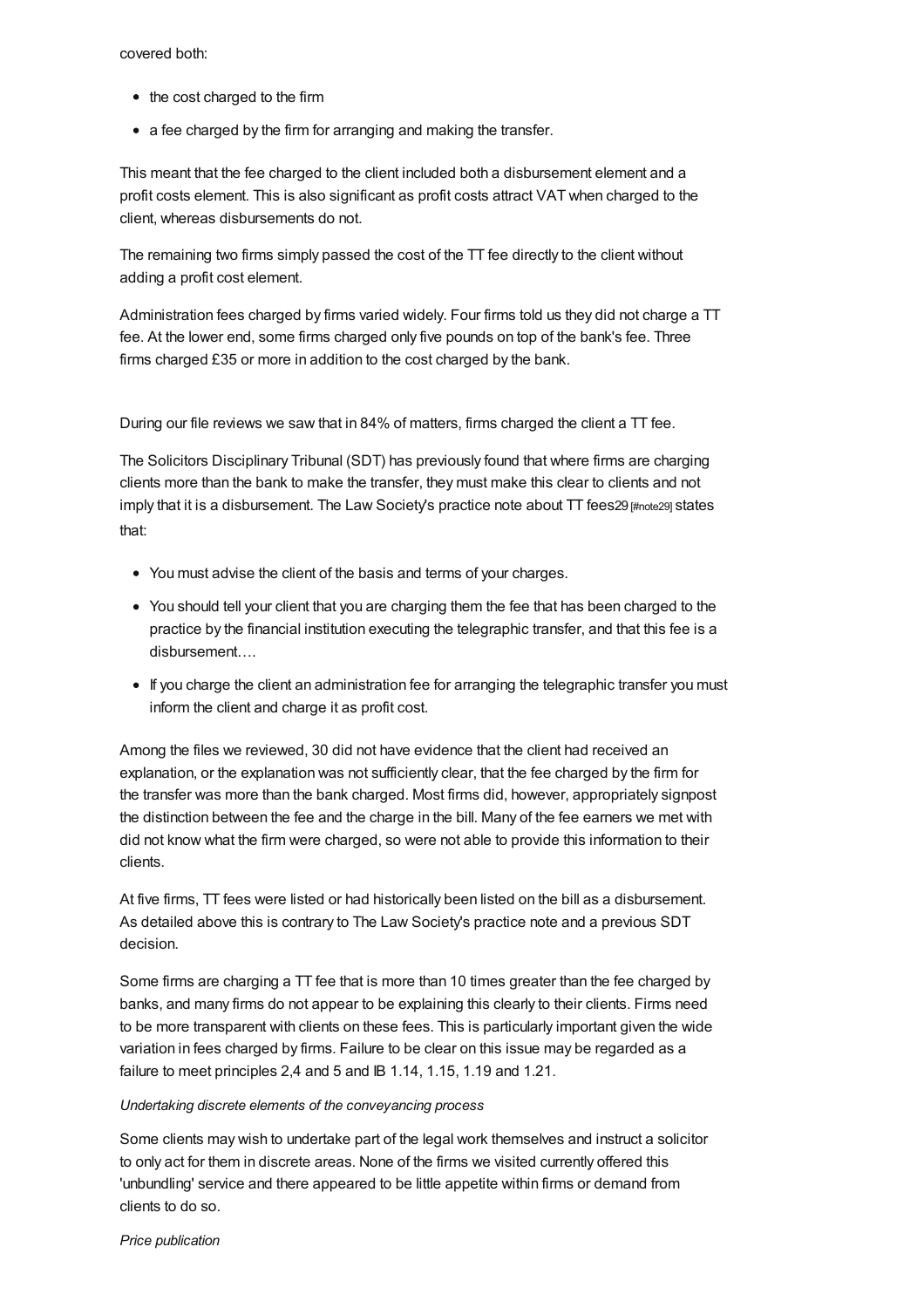In December 2018 we introduced the new price transparency rules which require all firms undertaking residential conveyancing to publish information about their prices and the service clients will receive. This information must be displayed prominently on their website. Rule 1 sets out in detail the requirements firms must comply with. Rule 1.5 states that:

Costs information must include:

- a. the total cost of the service or, where not practicable, the average cost or range of costs;
- b. the basis for your charges, including any hourly rates or fixed fees;
- c. the experience and qualifications of anyone carrying out the work, and of their supervisors;
- d. a description of, and the cost of, any likely disbursements, and where the actual cost of a disbursement is not known, the average cost or range of costs;
- e. whether any fees or disbursements attract VAT and if so the amount of VAT they attract;
- f. details of what services are included in the price displayed, including the key stages of the matter and likely timescales for each stage, and details of any services that might reasonably be expected to be included in the price displayed but are not; and
- g. if you use conditional fee or damages-based agreements, the circumstances in which clients may have to make any payments themselves for your services (including from any damages).

We have published guidance to firms setting out how we expect them to meet this requirement.30 [\[#note30\]](#page-38-18)

We visited firms prior to the introduction of the new price transparency rules. At that stage, just over three quarters of firms were not publishing their prices. Firms must now make sure they have taken steps to comply with these new measures. Reasons given by firms for not previously taking any steps fell into the following categories:

- the circumstances of individual clients:
	- 'we are concerned about doing it as each quote is tailored to the circumstances of the client'
	- 'the firm offers a bespoke service to each client and therefore there is no blanket price'.
- difficulties showcasing the firm's skills and expertise:
	- 'clients will judge us on a single screen. This won't allow them to judge our expertise, skills, service'.
- it has a negative impact on competition:
	- 'publishing conveyancing prices may lead to "dumbing down" of conveyancing and a race to the bottom'
	- 'the firm won't come out as the cheapest on price. We are concerned that prospective clients will just look at price and they may be put off instructing the firm'.
- challenges posed by a firm's business model: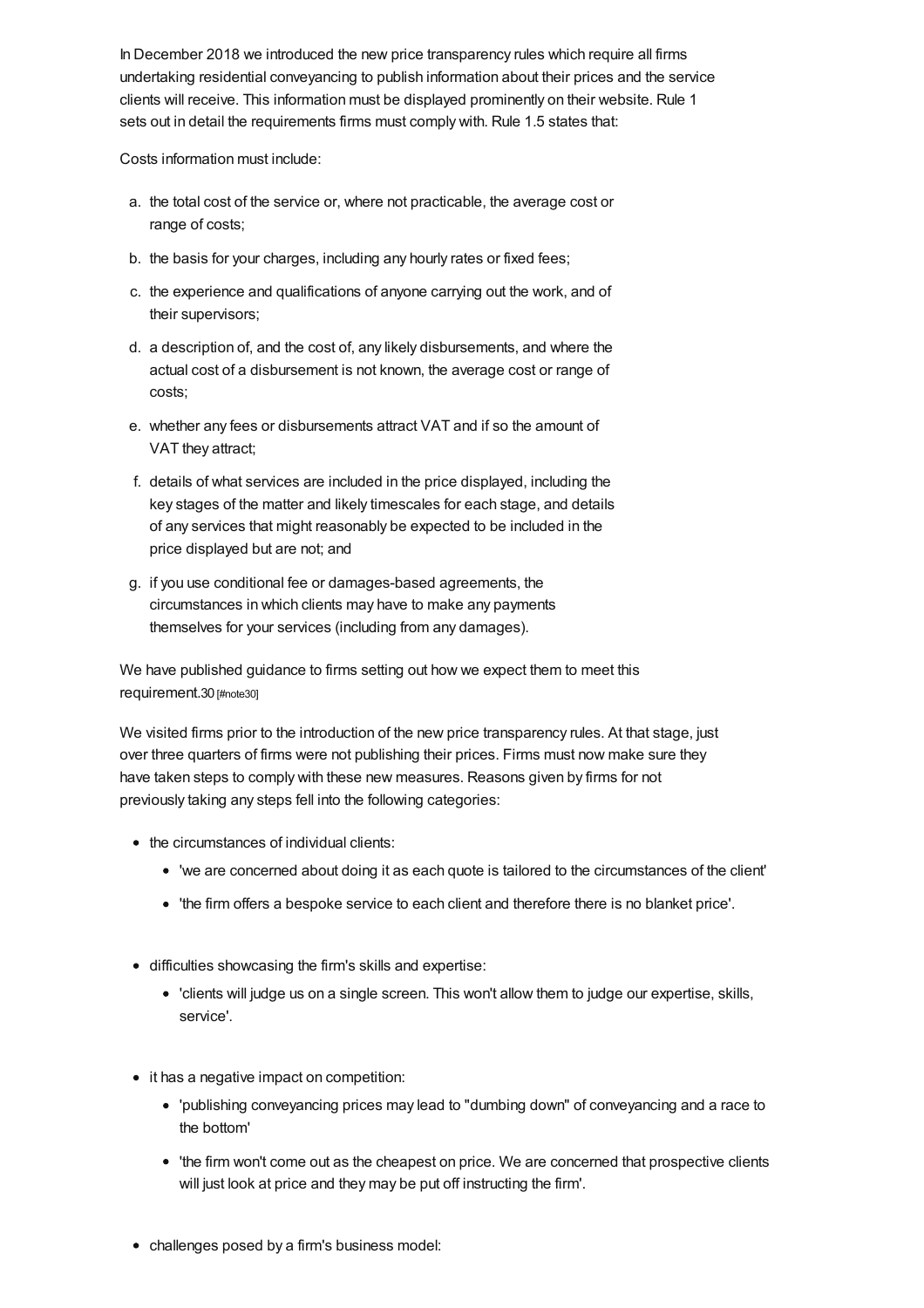'we believe it will create more difficulties. The types of staff in different locations may have different experiences and it is difficult to convey this sort of thing in an online quote'.

Not all firms, expressed concerns over the new price transparency rules. There was acknowledgment by these firms that they would have to amend their websites in due course:

- 'there is no specific reason why prices are not published at the moment'
- 'it's on the list of things to do. We are going to have a new website in six months so will roll the two pieces of work together'
- 'we just haven't had time to do this yet'.

Encouragingly, a quarter of firms that published their prices did not report that they had experienced any challenges. Firms said:

- 'we've had no difficulties. It is easy to do. The rate gives a clear indication of what work is covered and what work is not'
- 'we set out what the firm will do for the price and what work will be involved. No difficulties'
- 'we set out the end to end process. As a large firm this wasn't too challenging as we have the support to do this and sophisticated software'.

## *Good practice*

- Clients are provided with a clear explanation of costs in plain English at the outset.
- Cost schedules are provided to clients at the start which include what the firm will charge for any additional work that arises during the transaction.
- The firm clearly explain what proportion of the TT fee is payable to the bank and what proportion is their administration fee.
- Providing information to clients at the outset about how their matter will be charged if the conveyance does not go ahead.

## *Poor practice*

- Clients are not provided with costs information at the outset of the matter, or if it is provided, it is not in plain English.
- No information is provided to clients about the likely cost of work not covered by the fixed fee.
- $\bullet$  Inadequate or no explanation is provided of how much the firm is charging to undertake a  $TT$ and how this differs from what the bank is charging the firm.
- TT fees are described by the firm as a disbursement despite including an element of profit cost.
- The firm do not provide clear information to clients about how they will be charged if their matter does not go ahead.
- Clients are charged more than the original fee quoted without good reason.
- The firm have given no consideration to what steps they will need take to comply with the new rules on price transparency.

Innovation in residential conveyancing can bring benefits to consumers of legal services. We

# *[Innovation](#page-30-0)*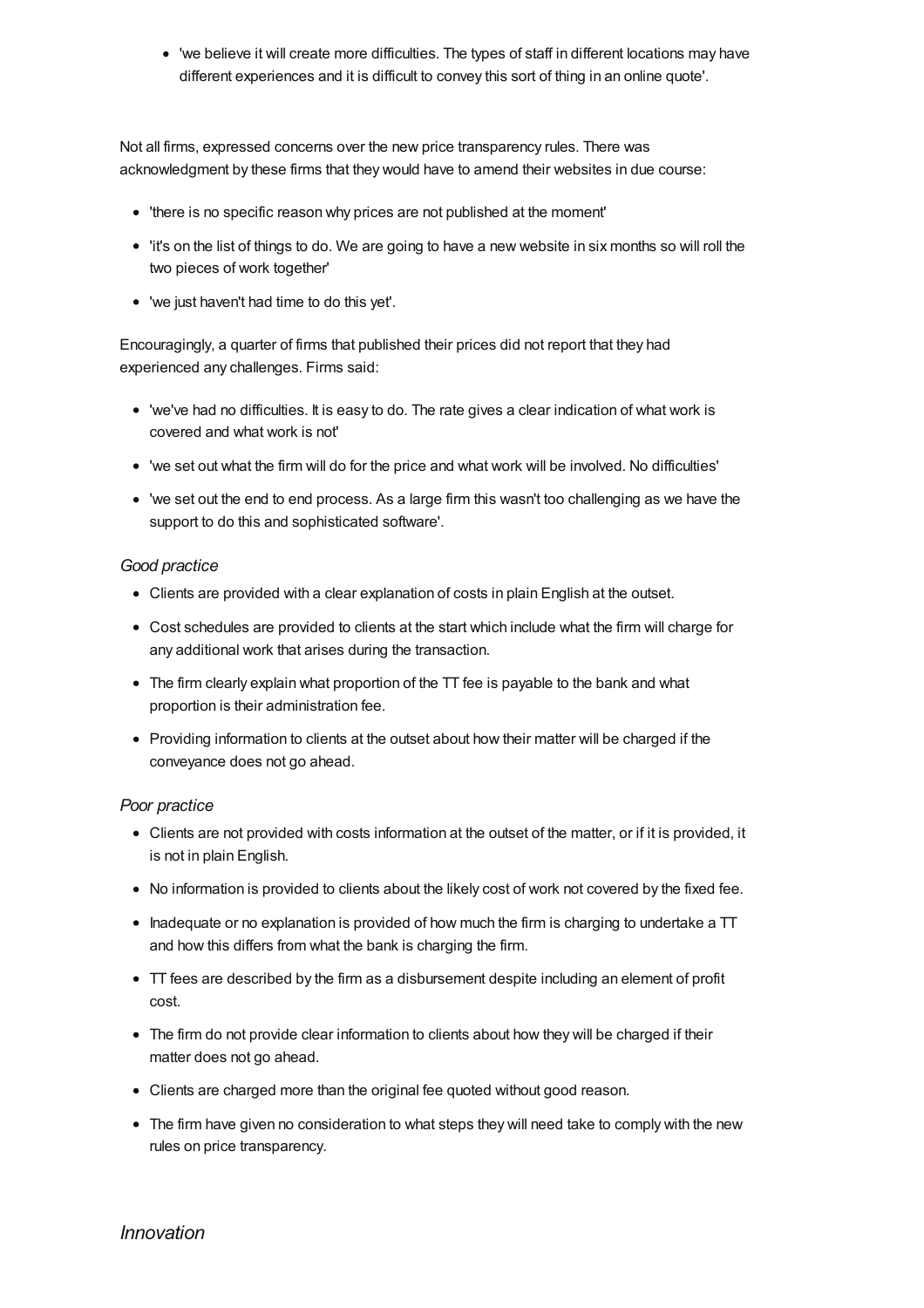Innovation in residential conveyancing can bring benefits to consumers of legal services. We were interested in seeing how some firms were offering faster communication, better access to documentation and improved levels of service.

The IFF noted:

- most focus group31 [\[#note31\]](#page-38-19) participants were open to the idea of using technology during the conveyancing legal process and proactively suggested ways that technology could be harnessed, for example a website or portal which could be used to check the progress of their transaction. While the appetite for digital transactions isn't universal, most wanted email correspondence as a minimum
- consumers identify speed of delivery as an important factor when choosing their legal provider. This includes speed of transaction, how quickly they can access information and how quickly they can contact their solicitor
- most consumers had communicated with their solicitor via email in the transaction but had not used other forms of technology such as e-signatures or portals
- there is considerable interest in harnessing technology to the consumer's advantage going forward. One popular suggestion was an online portal to check the progress of their transaction.

The IFF recommended that firms should continue to identify ways in which technology can improve their processes and consumer experiences.

Focus group participants in the IFF were asked about the types of digital technology they had used in their recent conveyancing transaction. Most participants had used email to communicate with their solicitor but had not used other forms of technology. Nobody had used digital signatures or portals, though a few had heard of a portal where it was possible to check on progress.

Focus group participants were also asked to consider what forms of technology they would like to see in future transactions. Most wanted email correspondence as a minimum and there was considerable interest in online portals, but the appetite for digital transactions was not universal. Some consumers said they would still telephone their solicitor, even if they received an online update. The IFF showed that consumers place importance on being able to develop trust and build rapport with their conveyancing solicitor. This is harder to achieve via online communication methods.

The government has also consulted on the process for buying and selling homes due to general public dis-satisfaction. Its aim is to make conveyancing faster, cheaper and less stressful. One way of achieving this is by the government working with consumers and the legal profession to deliver digital technologies that will make the conveyancing process quicker and more cost effective. This has led to legislative moves to accelerate the provision of e-conveyancing.32 [\[#note32\]](#page-38-20) The Law Society also anticipates that over the next decade there will be a considerable increase in the application of technology in legal services.33 [\[#note33\]](#page-39-0)

## *Key findings*

- 63% of firms were preparing for the move to e-conveyancing.
- The use of texts and online portals by firms shows they are using different methods to communicate with clients other than by email.
- There is no one size fits all method of communicating with clients and firms need flexibility to cater for as many different clients as possible. Firms appreciated the need to provide a personal service even where digital technology is used.
- All the firms we saw had a website with 78% additionally using Twitter and 75% using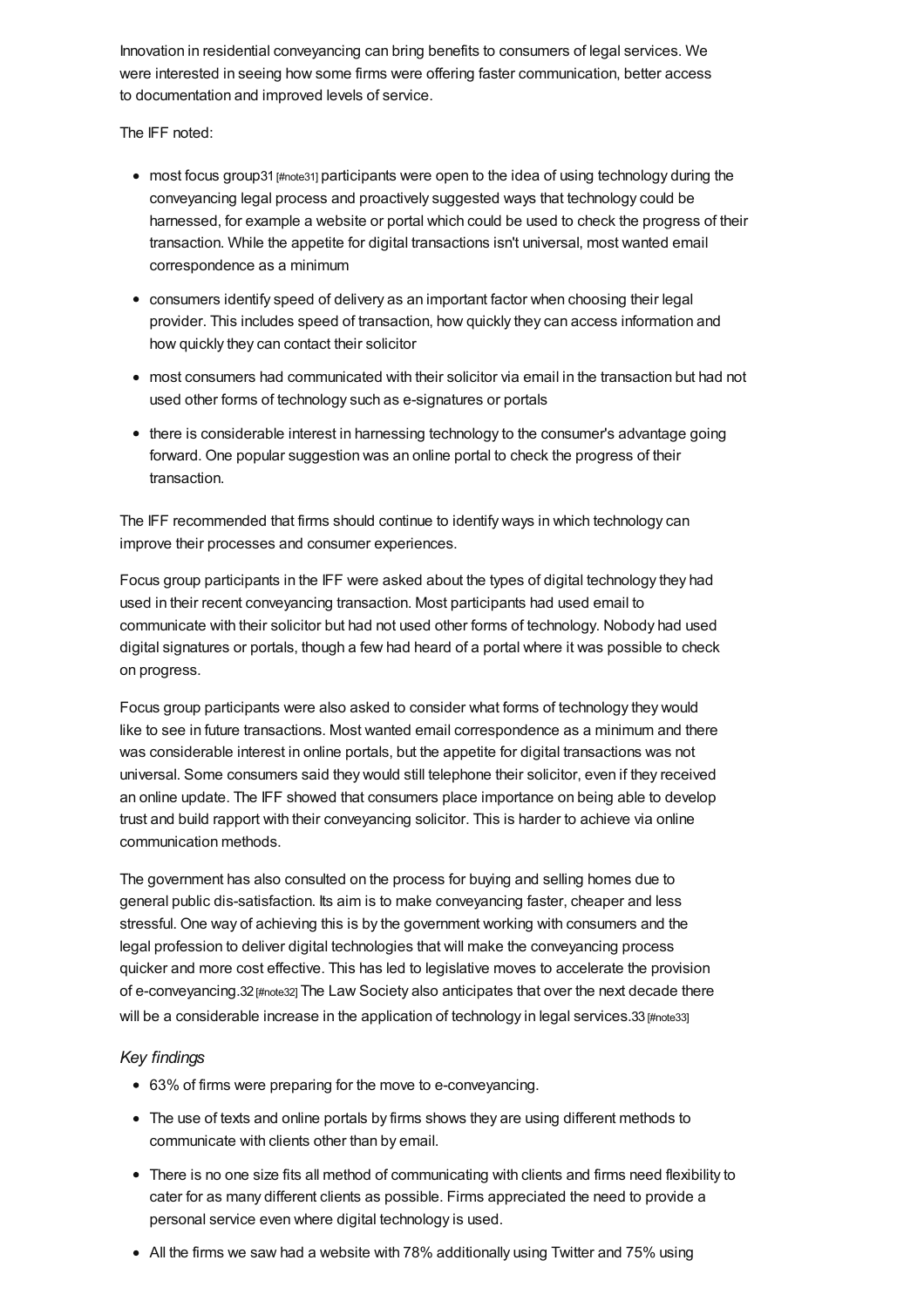Facebook. The perceived benefits of using these different methods of communication varied between firms.

- There was very limited use of AI in residential conveyancing transactions at the firms we visited.
- Innovation at firms was not limited to technological advances and included practical changes about how advice was delivered.

## *Findings*

#### *The move to e-conveyancing*

63% of the firms we visited said they were taking steps to prepare for HM Land Registry's move to e-conveyancing. This included:

- having a dedicated IT team preparing for e-conveyancing
- reviewing and purchasing new conveyancing software
- updating case management and IT systems
- meeting with HM Land Registry and/or being part of HM Land Registry pilot schemes.

37% of firms were not taking any steps to prepare for e-conveyancing. Explanations included:

- waiting for further details to be released before taking any implementation measures
- an unwillingness to incur any expense yet
- not having enough time to start taking any steps
- being unaware of any plans to move to e-conveyancing.

One of HM Land Registry's objectives is to drive innovation and continue its digital transformation programme. It is important that firms are prepared for any changes and take steps to move to e-conveyancing as these changes unfold.

#### *Using technology*

We asked firms about the technology they used to improve efficiency, consumer communication and access to information in residential conveyancing transactions. The firms we visited used the following types of technology:

Other methods included an online conveyancing quoting system, Skype and WhatsApp.

The use of texts and online portals shows that firms are using different methods to communicate with clients other than by email.

#### *Texts*

Some firms sent texts when key stages of the transaction were complete. There was consensus among firms that sent texts that although they were useful in providing updates, they were not sending them as much as they anticipated. This was because a text did not always provide the client with a sufficiently detailed update.

One of the perceived benefits to firms of sending a text was that it would potentially reduce the number of calls received from clients. However, this was not always the case. As texts provided limited information, they often prompted clients to call for a more detailed update. Firms did recognise that they were helpful for clients who worked unusual hours, for example nurses who didn't have time during the day to call but could see progress on their conveyance.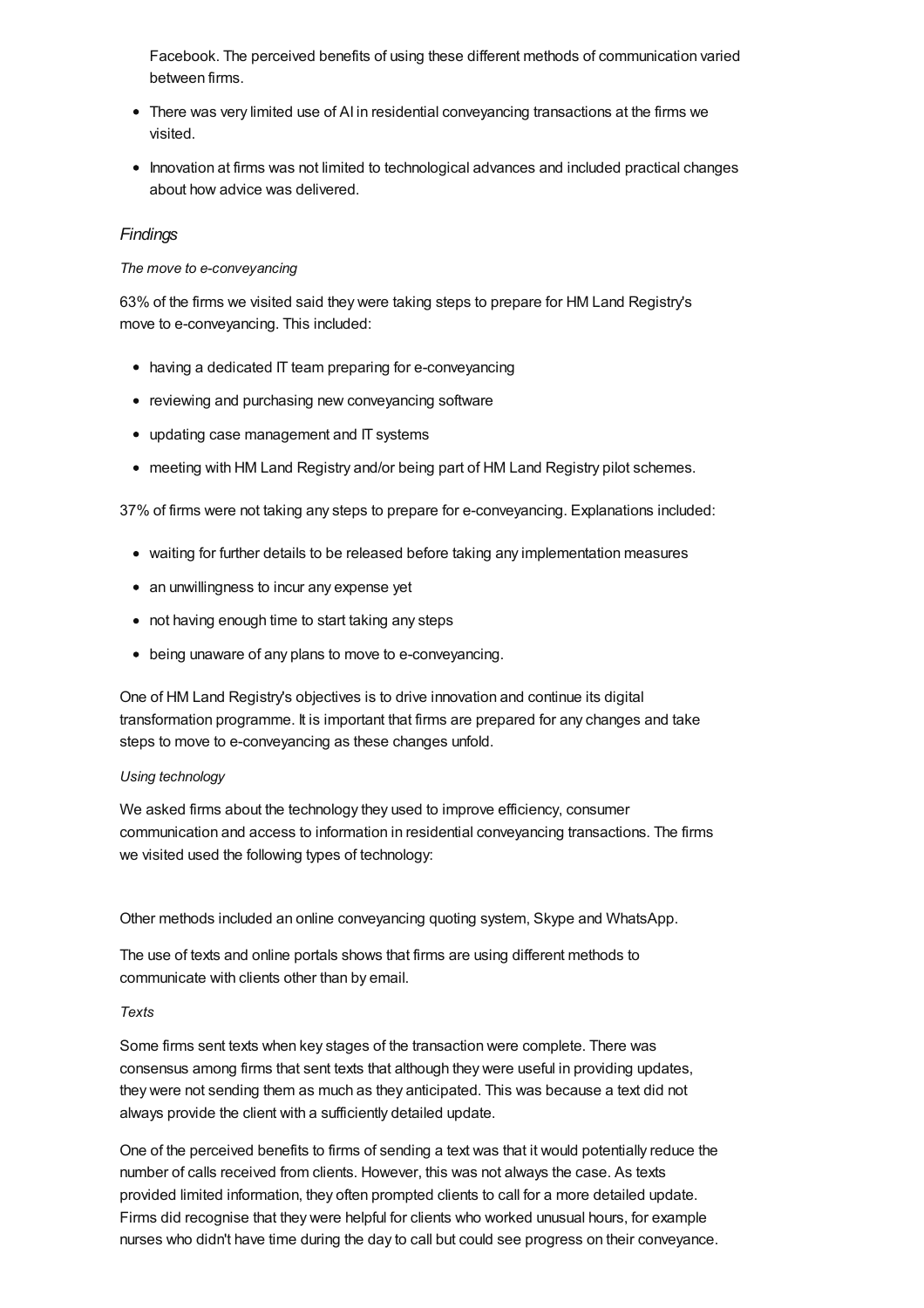#### *Portals*

43% of firms used an online portal. Portals were either:

- fully integrated with the firm's case management system and allowed clients to communicate with the firm and access all documents relevant to their conveyance
- simple in nature and showed the status of the transaction only. This type of client portal did not allow the client to see specific documentation but did inform the client of the stage the transaction had reached.

We found firms were positive about the use of portals but they stressed it was only useful if time and effort was put into providing and maintaining accurate and prompt information. Firms made the following points:

- portals were a useful tool but most clients still wanted to speak to someone at the firm
- a portal is an effective way of communicating with clients and is helpful to show up to date progress about a conveyance at a convenient time for the client
- portals generated more phone calls from clients
- while portals were helpful, they did not replace personal contact.

The views of firms generally reflect the views of consumers in the IFF Report. Firms also acknowledged the importance of building a rapport with their client using traditional methods of communication. There is no one size fits all method of communicating and firms needed to cater for as many different clients as possible.

## *Benefits of technology*

Firms said that portals, texts and chatbots offered benefits. This included:

- helping to communicate with clients who worked unusual hours or who were regularly away from home, for example nurses or members of the armed forces
- avoiding the need to send hard copy documents. One firm said there was "no point posting a hard copy letter for it to lie on the mat at home" when clients could see it online
- making contact easier and quicker
- being a useful supplement to real contact (although not replacing it)
- speeding up some parts of the process and saving costs
- giving clients the ability to access all documents on their conveyance in one place, at a time convenient to them.

#### *Communication methods used by firms*

We asked firms how they communicated with clients:

Other methods including using LinkedIn or Trust Pilot34 [\[#note34\]](#page-39-1) . Firms said the following about the communication methods they used:

#### *Positive*

- different methods of communication opened up more avenues for clients to contact the firm
- Facebook has led to more work
- clients feel empowered using different forms of social media and are encouraged to leave a review of the firm using these platforms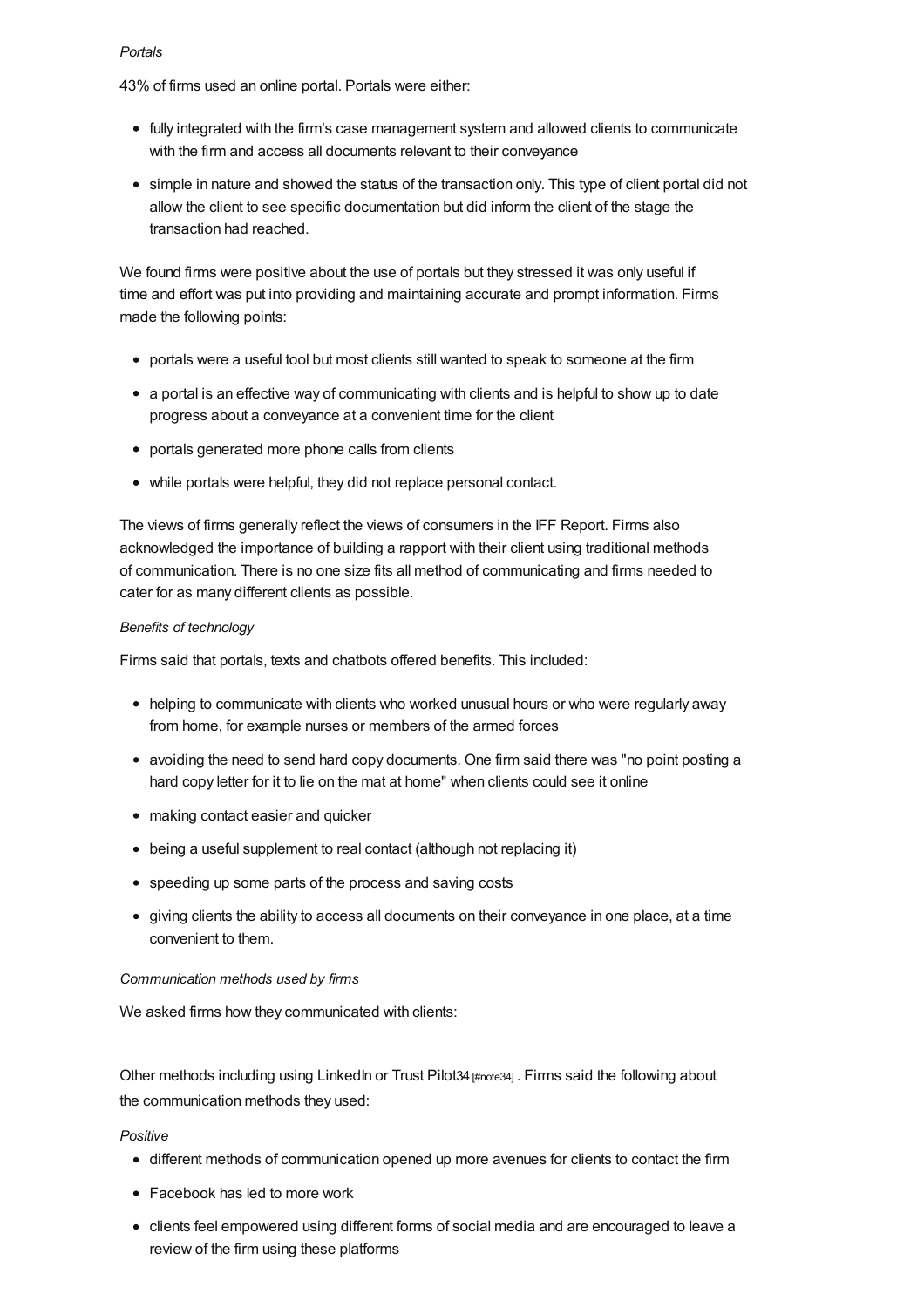- having a website provides clients with re-assurance about who they are dealing with. It also provides the firm with an opportunity to showcase their expertise, for example by uploading blogs to show their residential conveyancing expertise
- Twitter and YouTube do not generate leads but do lead to greater visibility
- having a social media presence helps push them up the 'Google rankings' and clients like an online presence.

#### *Negative*

- client contact through Facebook is minimal
- messages by clients via Facebook and Twitter were discouraged by one firm due to security concerns about posting on social media. Some firms said that it can be difficult to control posts left on Facebook and Twitter and it can generate negative comments from members of the public rather than the client. Where firms received negative comments from a client by Facebook or Twitter, they contacted the client to offer them an opportunity to make a formal complaint although many did not take up the offer
- more methods of communication increase the pressure on fee earners who now had to respond to clients on a range of platforms
- there is a limit on the amount of information that can be provided to clients on social media platforms.

## *Neutral*

- social media sites are mainly used for marketing and promoting the firm rather than as a platform to provide updates to clients
- for one firm, being on Trustpilot has led to fluctuations in workloads depending on the reviews received. As a result, the firm employs someone to look at reviews that have been left and respond to them
- more needs to be made of these tools. One firm is consulting with a marketing company about how they can be better used to generate work and communicate with clients.

#### *Artificial Intelligence*

The Law Society has produced a report on AI and the legal profession35 [\[#note35\]](#page-39-2) . Over the next few years, AIwill start to have a noticeable impact on the legal sector. The report explores the use of AI in legal practice in areas such as document analysis and delivery, legal adviser support and case outcome prediction.

We asked firms whether they were using AI in residential conveyancing transactions. One firm told us they used AI to prevent emails being sent to the wrong recipients and avoid data protection breaches and potentially fraud.

We were surprised that there is very limited use of AI by firms at present. This may, however, change as technology advances and new software becomes available.

#### *Innovation*

We also visited five firms that were specifically selected to show us more about innovative steps taken to:

- communicate with clients
- provide a better service to consumers.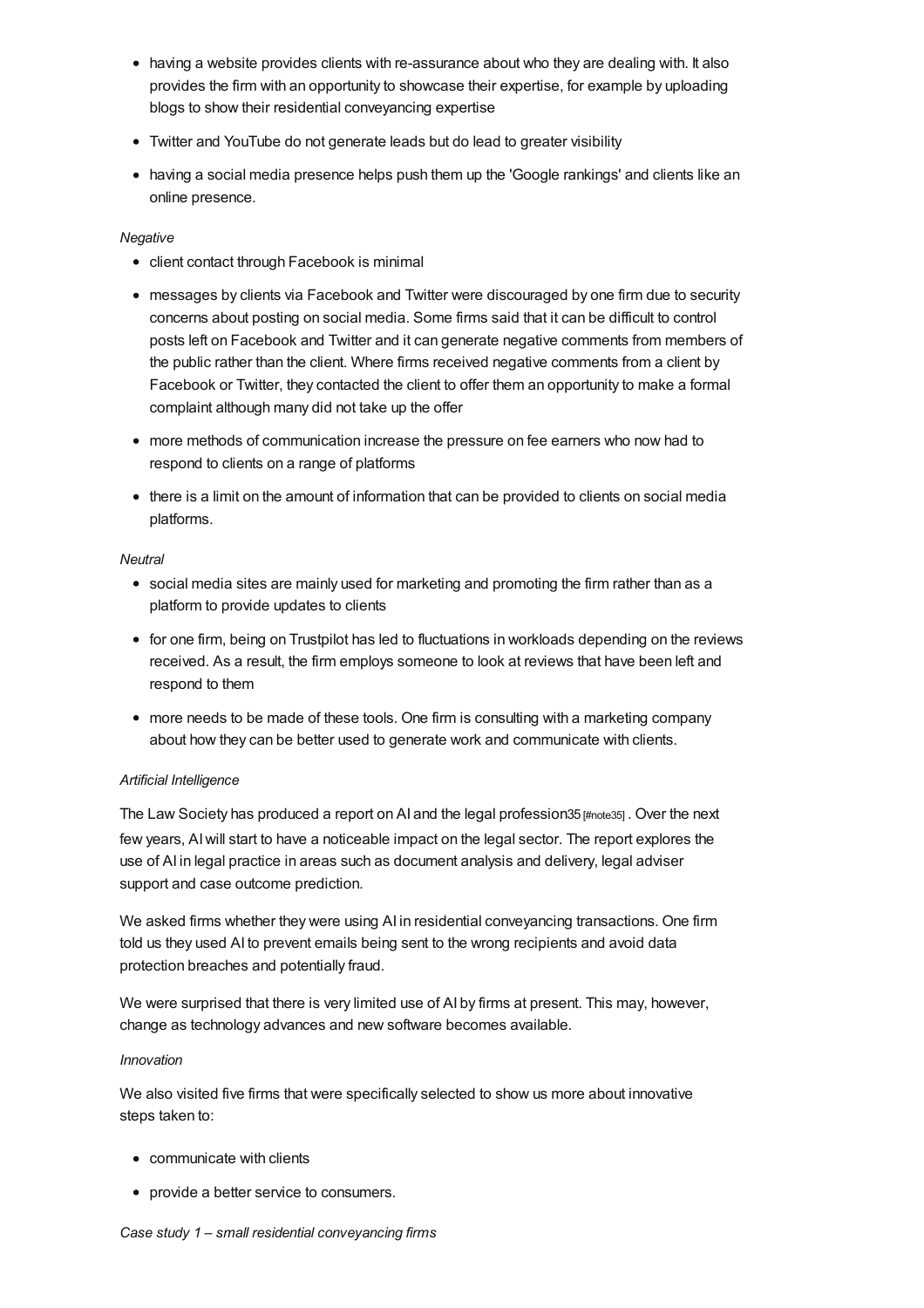<span id="page-30-0"></span>They have been innovative in their approach to win work and achieve greater levels of consumer satisfaction. They have done this by:

- having a dedicated non-legal "welcome team" who communicate with clients at the start of a transaction through a portal on the firm's website. The team also use a chat function to answer any queries from clients at the initial referral or quotation stage
- setting up a simple online portal linked to the firm's case management system. This allows clients to see the status of their conveyance. The portal has been particularly useful for clients who work unusual hours
- opening each day from 7am until 8pm and on Saturdays. This allows the firm to see clients at a convenient time.

#### *Case study 2 – a large firm*

It has developed non-technological innovation by delivering background efficiencies for fee earners and allowing them to concentrate on servicing the client. The firm do not consider technological innovation to be a complete solution because it has a fragmented client base with varying degrees of knowledge about technology and social media.

The firm has been particularly innovative about the way it structures teams and employees. This has allowed it to focus on appropriate work, to a high standard and at the right price, in an already squeezed market. The firm has employed a dedicated business analyst who has spent a considerable amount of time organising and streamlining the residential conveyancing casework process.

The case management system is based on task flow which has helped fee earners. The firm has created detailed task lists for each stage of the residential conveyancing process and the system automatically generates attendance notes, for example to make sure fee earners get authority to exchange contracts. The system blocks progress until this is done. As fee earners cannot deviate from the task lists and each stage must be signed off by a supervisor before the matter can physically proceed, the system also provides an extra level of supervision.

The case management system is also linked to the accounts system. This allows any residual balances36 [\[#note36\]](#page-39-3) to be sent back to the client as soon as the matter is concluded and allows fee earners to concentrate on completing registration of the conveyance.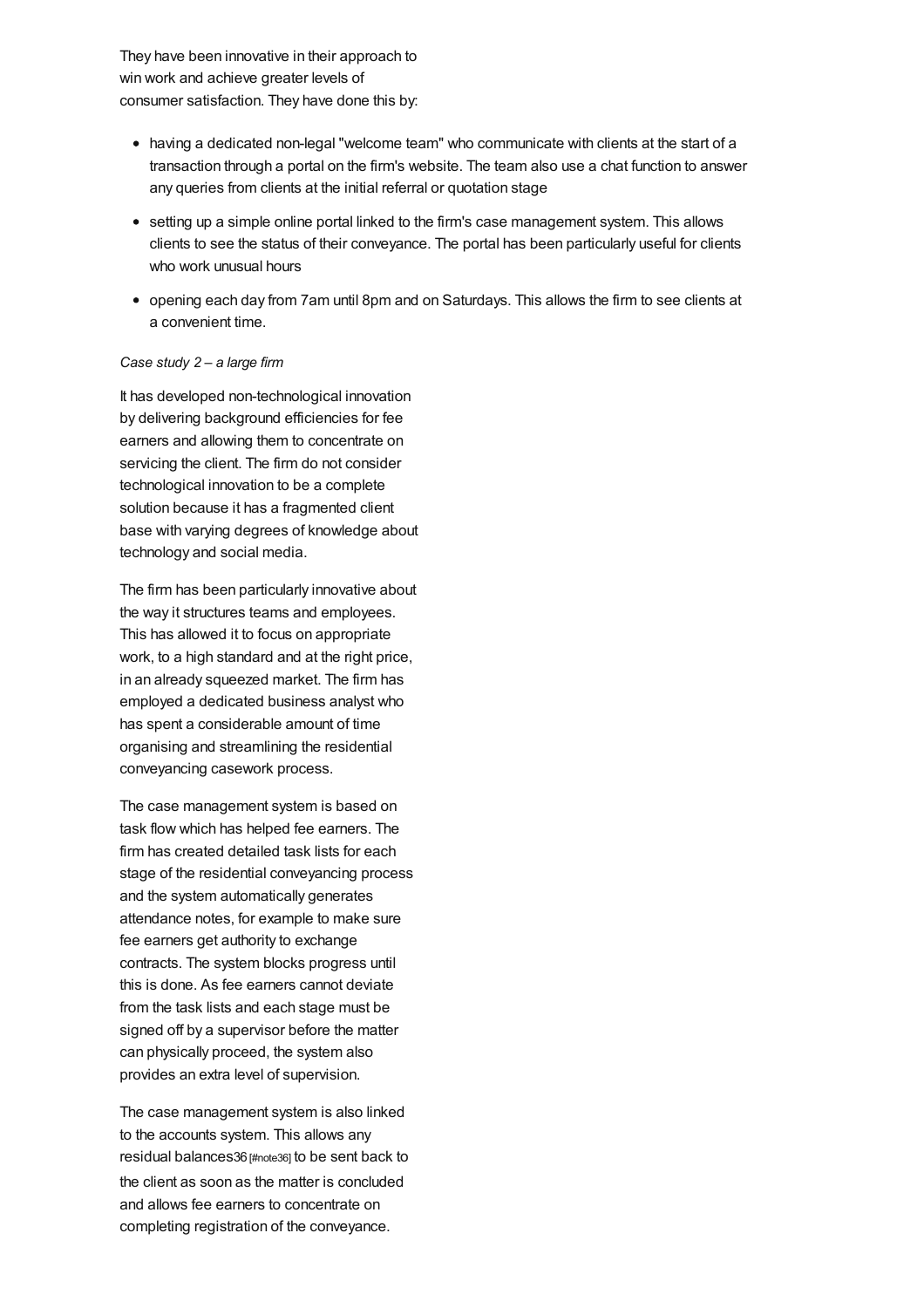By having a regimented system that automatically generates forms and creates checklists, fee earners can focus on the client and the conveyancing transaction. The system is also automated so once a form is completed, it pre-populates other forms saving fee earners time and reducing the opportunity for mistakes to occur.

The business analyst also helps to identify peaks in work, capacity and generates reports. This allows the firm to direct resource to where it is needed and make sure clients continue to receive the best levels of service during their transaction.

The leadership team has also moved away from fee earning and concentrates on developing processes, procedures and customer service. This has allowed implementation of different fee earner models for:

- residential work
- volume residential work
- new builds
- business to business work.

Personal service is fundamental. For residential matters, each file has a dedicated, qualified fee earner and assistant who handle the entire matter. No one else at the firm speaks to the client and one of these individuals is always available to communicate with the client. Feedback from clients has been extremely positive.

A new build team concentrates on volume conveyancing and the firm are panel solicitors for developers. The firm use a site model approach, so fee earners are allocated to a building site which allows them to get familiar with the site, plans, developer and plots. This speeds up completion of the conveyance. Each legal unit is supported by front line supervisors and a technical team of supervisors.

The firm has also been innovative about how it handles AML compliance. The firm estimated that this takes up about 20% of fee earners' time on each conveyance. It now carries out electronic checks to supplement the procedures and this allows fee earners to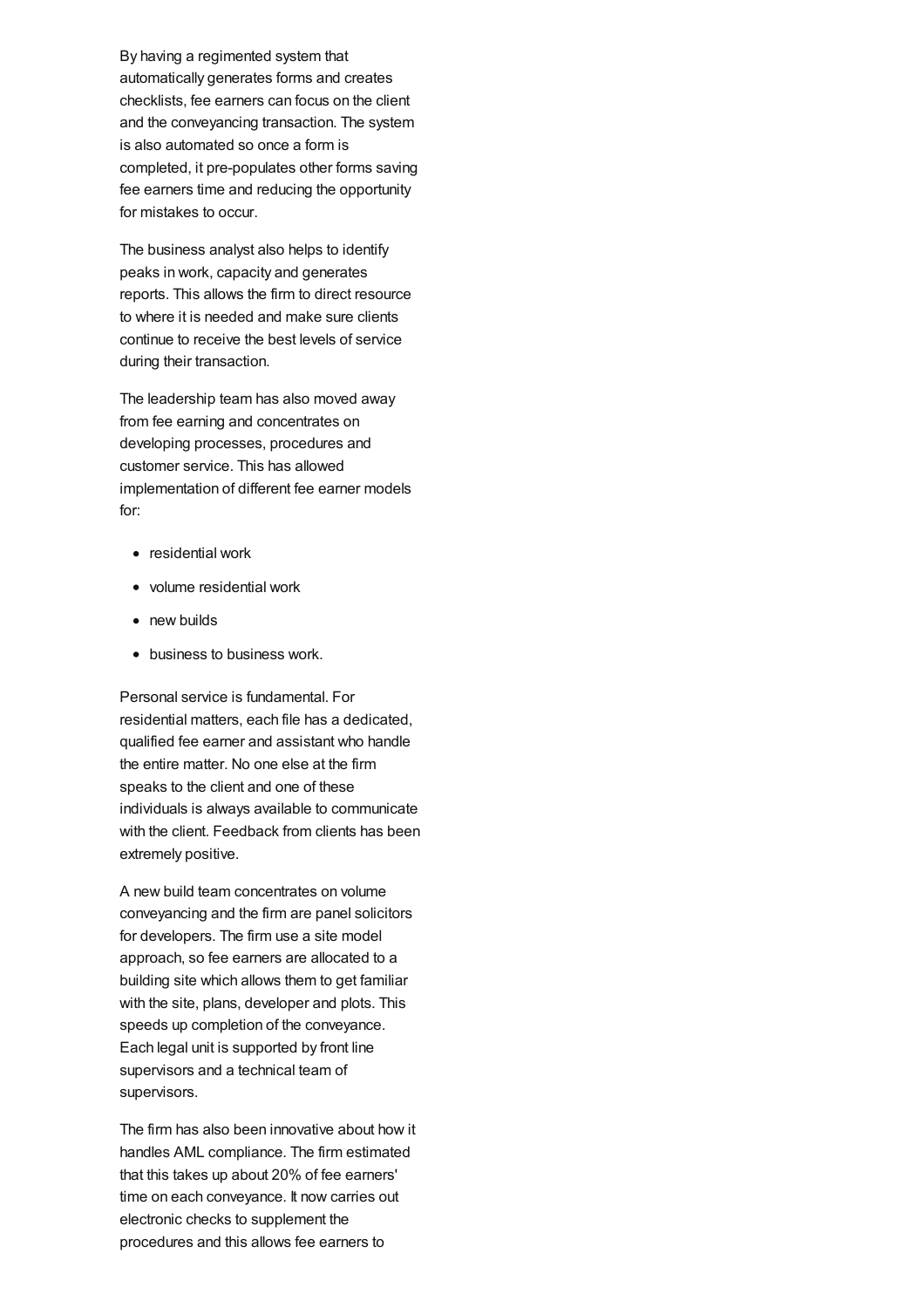concentrate on speaking to clients and focus on the service they need to provide.

The firm is also innovative about how it provides client service. Having listened to client feedback, the firm realised that property reports generated by many firms were limited in scope to standard responses on title and searches. The firm's property report to clients includes images, diagrams and the results of more extensive searches such as crime rates in the area or schooling. These are practical things that clients appreciate, and it helps to add value. The reports are written in plain English and this is considered to be the most important piece of advice the client will receive. The firm also highlight the experience of the client care teams to share feedback and complaints.

#### *Case study 3 – a medium-sized firm*

The firm has developed an application (app) which has significantly improved communication with clients. Clients who download the app get:

- access to real-time information about their residential conveyancing transaction
- updates and access to key documents
- an explanation about each key document
- an estimated time for completion of the next stage
- alerts when an update or a milestone has been reached.

The app is available at any time and has reduced the number of calls made. It also provides clients with reassurance about the status of their transaction and progress.

The app is optional for clients and they are also able to communicate by traditional methods. It also features the direct contact details of the fee earner handling the transaction to make communication easier.

The app shows all the open matters for each client and key milestones achieved, for example pre-completion, exchange, searches and completion. Clients can also see all relevant documents on the app, for example searches and report on title. Physical copies of these documents are also sent to the client.

A key feature of the app is that each time an update is provided it is accompanied with a summary explaining: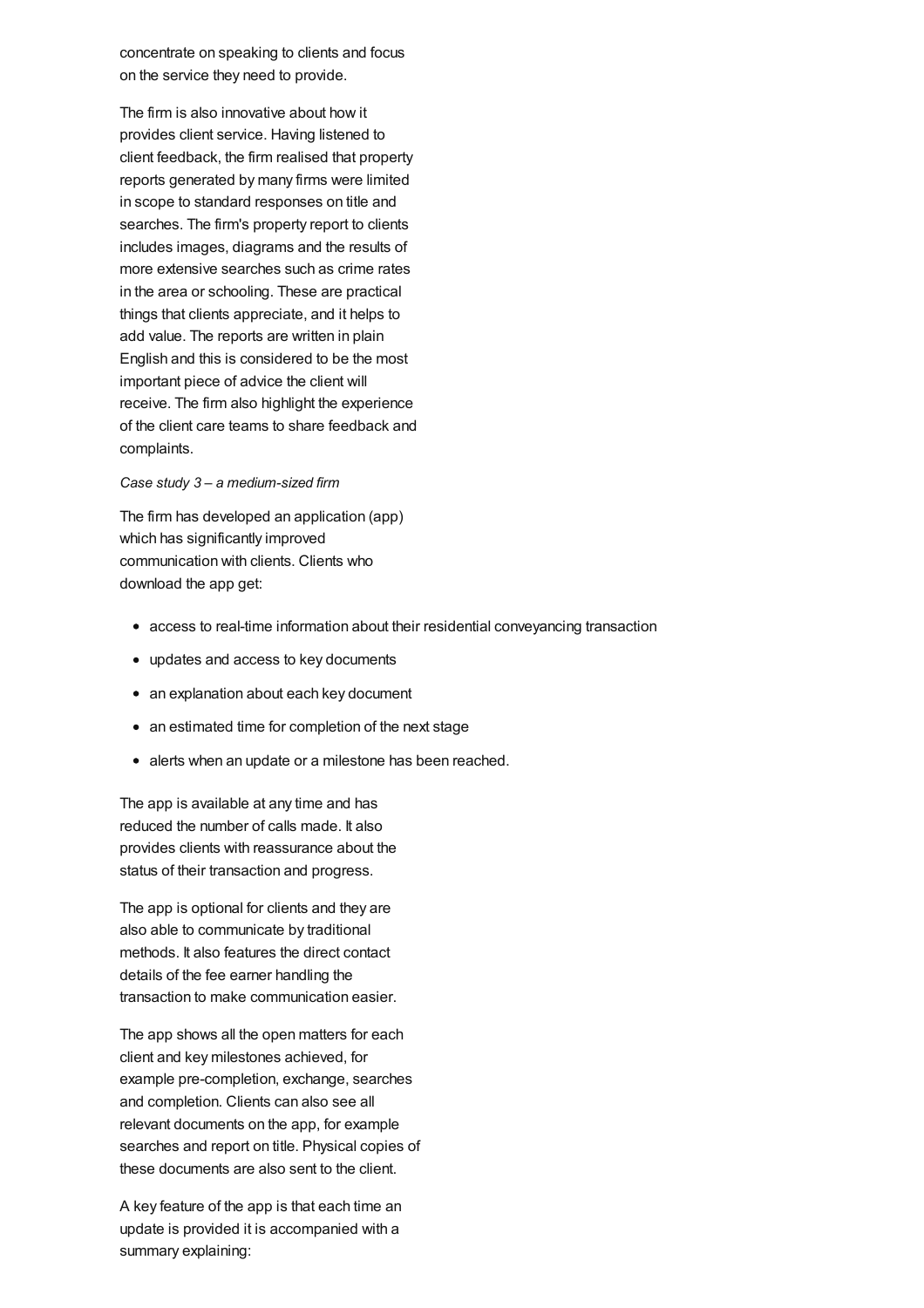- the update/document
- the next step
- the estimated time for completion of the next step.

This helps the firm manage client expectations.

#### *Case study 4 – a medium sized firm*

The firm has created a bespoke client onboarding portal. This is separate from the case management system, although the two are linked.

Once a quote is accepted, the client is "on boarded". The client creates an account and is provided with a copy of the terms of business. These are accepted online. A physical copy is also sent. The client then provides information about the property. The process is streamlined and automated. The client doesn't have to fill in many pages and once details are provided the system can pre-populate other fields.

The portal includes all key milestones. There is a document centre where a client can upload documents, for example a redemption certificate, tenancy agreement or buildings insurance certificate. This makes the process quicker and reduces delay.

There is a message centre set up on the portal if the client has a query. When there is an update on a client's matter, the message centre will alert the client. The client is able to see documents which are uploaded to the portal.

The case management system also generates a risk score, for example if the transaction involves property abroad or is complex. The score helps the firm manage risk and allocate the matter to the right fee earner with an appropriate level of supervision. The firm are also aiming to integrate its case management system with Zoopla so it can see the average value of houses on a street and compare it to the value of the proposed property. If there is a significant discrepancy in value, the system will alert the fee earner and change the risk score.

The portal is regularly updated so the client has an accurate understanding about their transaction. The firm still value each client's personal experience regardless of whether they choose to use the portal. All clients will receive a welcome call and an opportunity to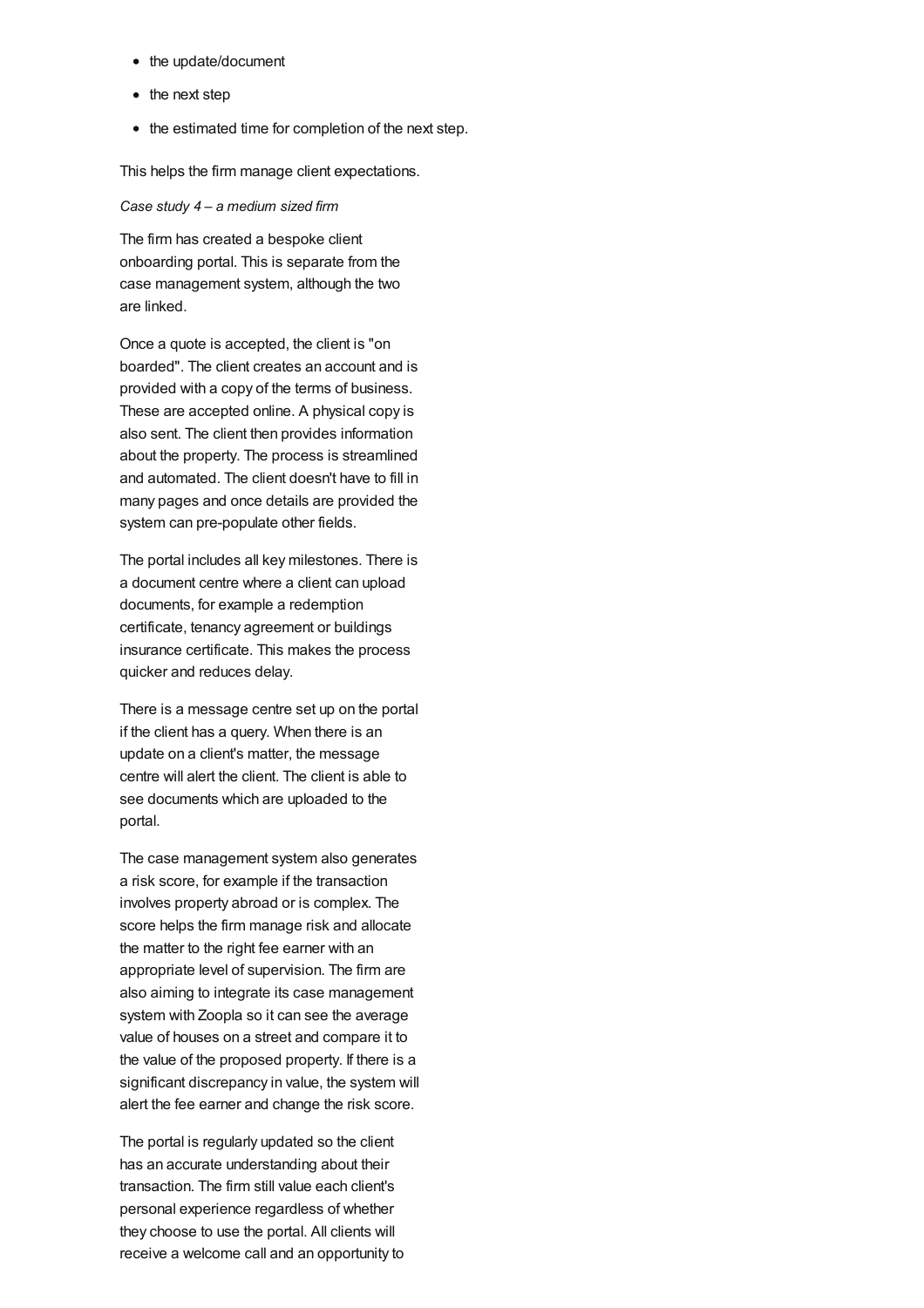ask questions to a fee earner at the start of the process. This is a crucial part of the client journey and experience.

## *Good practices*

- Proactive steps are taken to prepare for e-conveyancing.
- Different methods to communicate with clients are used.
- Use of AI is being considered to speed up the residential conveyancing process.
- An online portal is created to provide clients with up to date details of their residential conveyancing transaction and the milestones reached. The client can access this portal at any time and from anywhere.
- The needs of the client are identified and communication takes place using the client's preferred method. This may be electronically, personally or a combination of both.

## *Poor practices*

- No steps have been taken to prepare for e-conveyancing.
- Only one method of communication is used to contact clients and no steps are taken to develop ways to communicate with clients by any other means.
- No thought is given to the service provided to clients and how quickly clients can access information, contact their solicitor and be kept updated on progress.

# *[Conclusion](#page-35-0)*

Buying or selling a home is a significant life event for most individuals. At this crucial time, people should have confidence that their solicitor will provide them with a proper standard of service and sound legal advice.

Most people have a good experience of the service from their solicitor. However, as the recent controversy over leaseholders being subject to unexpectedly rising ground rents proves, the quality or thoroughness of service consumers receive is not always up to the standard they should expect.

LeO, HM Land Registry and the government have all raised concerns about various aspects of the residential conveyancing market, while our own research has suggested that while the majority of the public are happy with the service they receive in this area, this is by no means the case for everyone.

This review clearly found that in the majority of cases conveyancing firms do actively engage with their clients and have processes in place designed to fulfil their obligations. For the majority of transactions this approach successfully supports a client in completing their purchase in a timely and effective manner.

But wider evidence suggests there are some cases where the public feel let down by their solicitor or lack the information they need to make informed decisions. This cannot be ignored, and our review points to particular areas where more could be done to avoid this.

## *Quality*

All the solicitors we visited were in regular contact with their clients and appeared to be fulfilling their obligations to provide them with all the required information to support them in completing their transactions. This would seem to suggest that for some clients there is a disconnect between the information firms are providing them and their ability to understand and act upon it.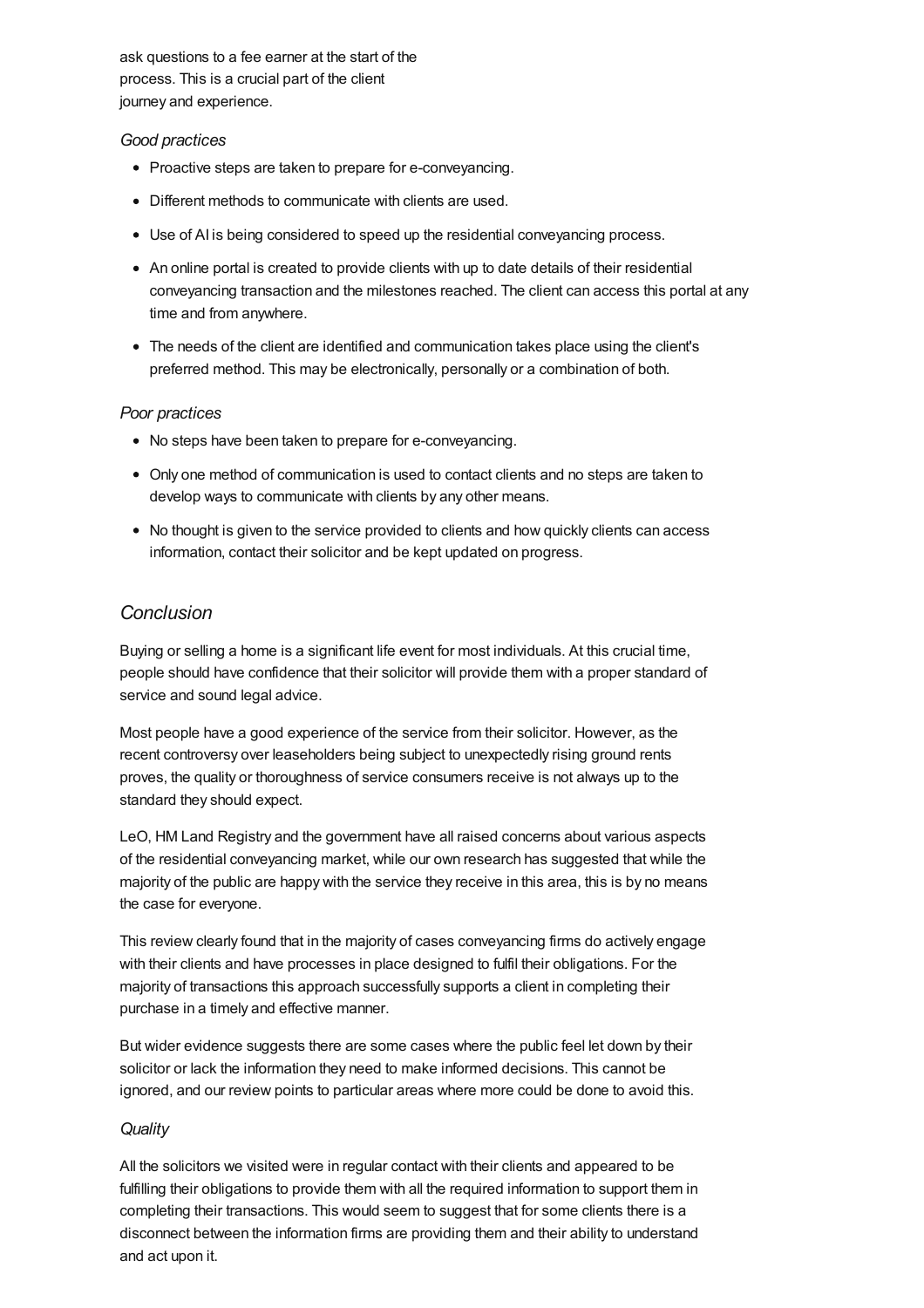<span id="page-35-0"></span>Fulfilling your duty to a client is not simply about sending them information and leaving it to them to work out what it means. Most clients rely on their solicitor to do this for them. We were pleased to find that some of the firms we visited also took steps to check whether the client understood the information sent to them. The findings of our IFF suggest that more need to do this.

While all firms said they provide clients with advice on leasehold transactions, we were concerned to hear that nearly a quarter did not explain the difference between leasehold and freehold transactions. Where appropriate, we believe all firms must advise clients about these differences. In addition, firms must take the time to review and properly advise clients on all aspects of a leasehold transaction including the long-term implications of any charge related clauses.

Equally concerning was that most firms acknowledged they had received requisitions from HM Land Registry that were avoidable, potentially causing delays or worse, potentially putting legal ownership at risk.

Firms should collect data about requisitions and cancellations so they can use it to monitor trends, make necessary changes, take steps to increase supervision and improve their processes. This will ultimately benefit the client, HM Land Registry and the firm. Avoidable requisitions cause unnecessary delay and duplication of work for both HM Land Registry and the solicitor. This is costly for both parties and has repercussions for the client even though they are not charged additional costs.

## *Costs*

We were pleased to hear that all firms in our thematic review said they provided information about their charges and likely disbursements to a client before work began. However, we were concerned at how often a consumer's final bill came in higher than this original quote due to extra work which was ultimately required.

While some of this extra work was genuinely unforeseeable, there is a large amount of it which we consider firms should have reasonably known would have been required even before work began. By omitting such elements from the initial quote, it could be argued some firms are potentially putting their clients in a difficult position, or at worst misleading them in order to win business.

Our new price transparency rules, introduced since the review took place, should provide firms with clarity on expectations in this area and make it clear what information on likely prices we would expect them to make available to all potential clients.

Another area of concern was over the mark up or 'administration fees' some firms added to a relatively cheap disbursement cost, especially where in reality processing the disbursement involves little actual work for the firm. Several firms were charging a TT fee up to ten times the actual charge banks were charging them to make the payment.

While firms can charge such fees, they must clearly present a client with transparent information on the actual cost of the disbursement to the firm and if required, any element of profit cost.

## *Competency*

Firms generally had a structure and process in place to help fee earners maintain competency including training and supervision.

Firms should take steps to record supervision as it is good file management, provides evidence that it has taken place and any issues can be recorded and followed up later.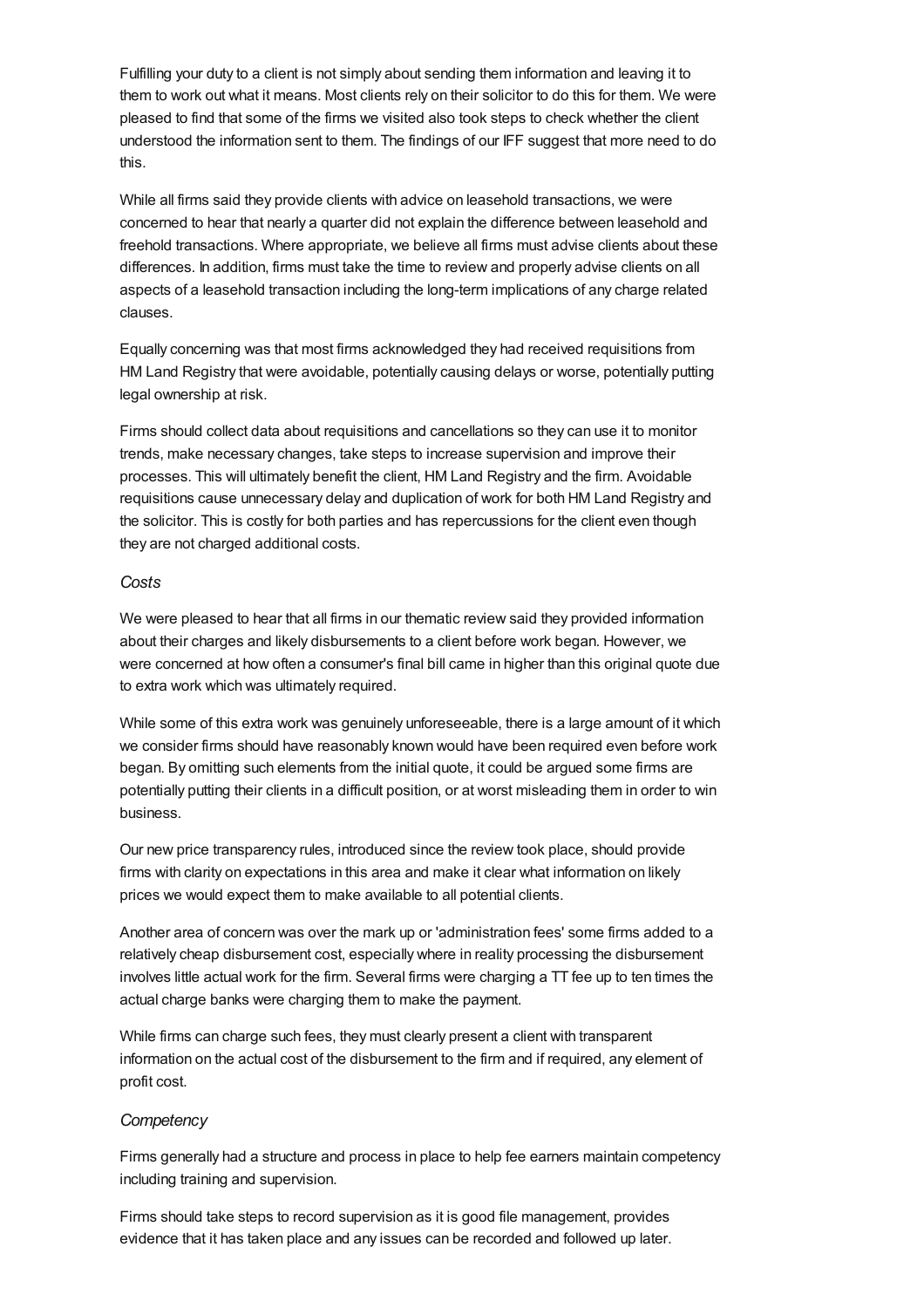## *Innovation*

The IFF noted that one popular suggestion made by consumers was access to an online portal to check the progress of their transaction. It was pleasing that 43% of firms we visited used online portals.

The IFF also found that consumers found it helpful to build a rapport with their solicitor. We found that firms also benefitted from this relationship. They highlighted the need for flexibility to cater for as many different clients as possible including the need to provide a personal service even where digital technology is available.

It was also encouraging to see a broad approach to innovation by firms. This included having extended opening hours throughout the course of the week and opening on a Saturday.

## *Next steps*

The findings of this report will be used to help inform our ongoing work to review how the legal conveyancing market operates.

Some of the concerns raised in the report relate specifically to areas our new transparency rules seek to address, and the findings will help inform our ongoing work to review and enforce compliance with these rules.

We have shared details of the good practice and poor practice that we found and we urge firms to look at these areas in their own firms and make any necessary changes.

On the specific subject of ensuring solicitors explain contractual details to clients, especially in relation to leaseholds, firms should do everything they can to make sure that clients understand their obligations. If we find evidence that people are not made aware of onerous clauses in their leasehold, such as the regular doubling of ground rents, we will take robust action We will continue to highlight this issue to the profession.

# *Appendix 1 - The [conveyancing](#page-37-10) process*

There are five key stages in a typical conveyancing process and solicitors play a critical role at each point:

## *Stage 1: Pre-contract*

- The client instructs a solicitor after receiving information about their costs and disbursements and a client care letter.
- The solicitor checks and verifies the identity of their client, requests information about any mortgages or other funds being used to finance the transaction.
- The buyer's solicitor contacts the seller's solicitor to request a draft contract and key documents such as the property's title, property information form and fixtures and fitting forms.
- The buyer's solicitor will examine these documents and raise any enquiries that might arise.
- Legal searches will be undertaken by the buyer's solicitor, such as environmental and Local Authority searches to see if there are any potential issues with the property.
- The solicitor should advise their client on any issues that arise from the searches, title and other documents.

# *Stage 2: Exchange of contracts*

The buyer and seller's solicitors exchange contracts. This typically occurs over the phone, with the content of the contract being read out to make sure they have matching copies. Hard copies are then exchanged and the transaction is legally binding.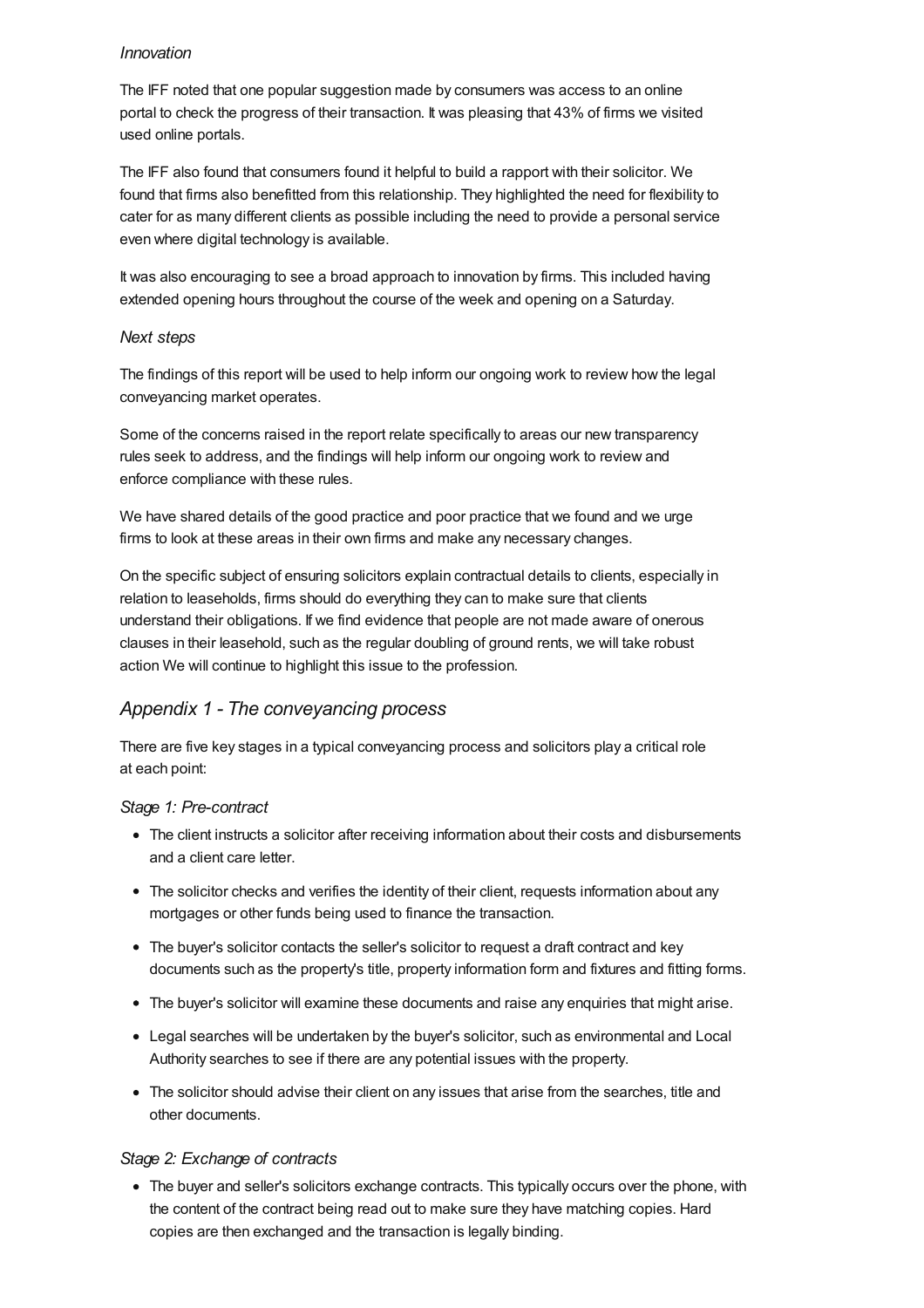- <span id="page-37-10"></span>The buyer's solicitor will submit an official search of the HM Land Registry register and complete a bankruptcy search.
- If applicable, they will send the certificate of title and/or requisition for funds to the mortgage lender.

## *Step 3: Post exchange*

The buyer must transfer all funds to their solicitor before the day of completion.

## *Step 4: Completion*

- The funds are transferred by the bank and/or the buyer's solicitor. The seller's solicitor confirms receipt of the completion monies.
- If applicable, the buyer's solicitor completes the mortgage document.
- If applicable, the seller's solicitor will advise the estate agents to release the keys to the buyer and pay the estate agent's fees. They will date and complete the transfer and send the completion documents.

#### *Step 5: Post completion*

The buyer's solicitor applies to HM Land Registry to transfer the deeds, checks the title document and sends a copy of the title deeds to the lender (if applicable). They then pay any remaining costs to third parties, such as Stamp Duty Land Tax.

While these stages are common to all residential conveyancing transactions, the amount of work required by a solicitor at each stage will vary for each transaction. No two matters will be the same. A variety of factors will impact on what is required, including whether the property is being bought with a mortgage, whether it is leasehold or freehold and any issues arising from the searches.

Given the significance of the transaction for the client, it is vital that their solicitor is competent, produces high quality work and is aware what the costs to them will be.

# *[Appendix](#page-37-11) 2 - Sample data*

<span id="page-37-11"></span>The firms we visited had a diverse profile in terms of size and structure.

#### **[Notes](#page-38-21)**

- <span id="page-37-0"></span>1. Regular payments made by the holder of a leasehold property
- <span id="page-37-1"></span>2. A charge made for maintenance of a leased property
- <span id="page-37-2"></span>3. Where we talk about the relationship between an individual and a firm, we use the term client. Outside of this context, we use the term consumer
- <span id="page-37-3"></span>4. Principle 4 of the SRA Handbook
- <span id="page-37-4"></span>5. Principle 5 of the SRA Handbook
- <span id="page-37-5"></span>6. Principle 5 of the SRA Handbook
- <span id="page-37-6"></span>7. Principle 4 of the SRA Handbook
- <span id="page-37-7"></span>8. Outcome 1.2 of the SRA Handbook
- <span id="page-37-8"></span>9. Outcome 1.5 of the SRA Handbook
- <span id="page-37-9"></span>10. Outcome 1.9 of the SRA Handbook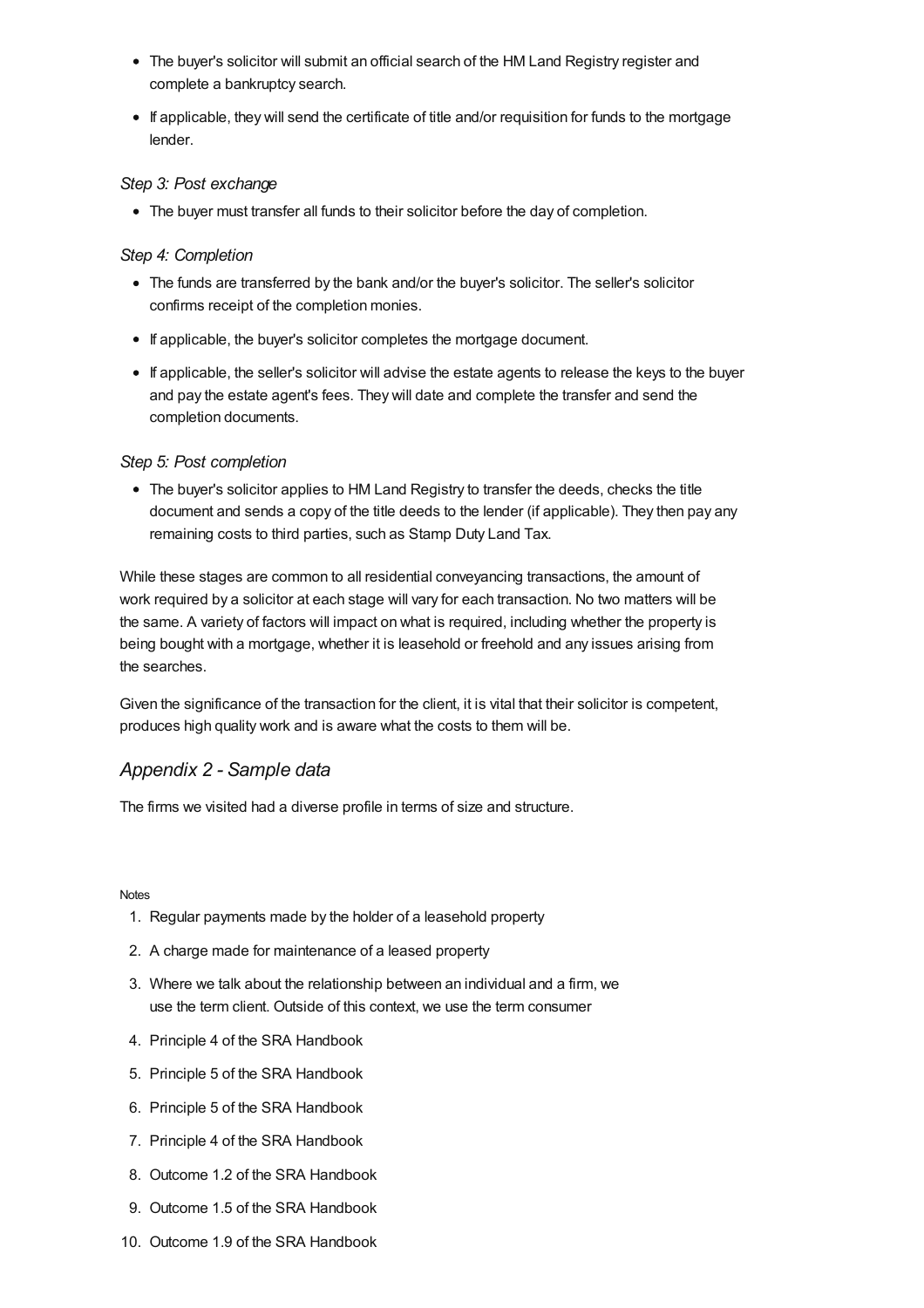- <span id="page-38-21"></span>11. Outcome 1.10 of the SRA Handbook
- <span id="page-38-0"></span>12. The 35 firms were sorted into three groups depending on their volume of files
- <span id="page-38-1"></span>13. Commonhold properties are where a building has individual properties but shared services and common areas, for example lifts and entrances. While individuals own their specific property, areas of the building are owned and maintained by a commonhold association. The individual will be liable to contribute towards the costs of the commonhold association
- <span id="page-38-2"></span>14. Leasehold enfranchisement is a process which allows the leaseholder to either extend their lease or purchase a share of the freehold
- <span id="page-38-3"></span>15. A right to cross or otherwise use someone else's land for a specified purpose
- <span id="page-38-4"></span>16. A legal right to pass along a specific route through grounds or property belonging to another
- <span id="page-38-5"></span>17. Conditions which determine what a homeowner can or cannot do with their house or land in particular circumstances
- <span id="page-38-6"></span>18. An indemnity policy is an insurance policy that protects the buyer against future losses that may be incurred because of specific defects in the property title
- <span id="page-38-7"></span>19. <https://www.gov.uk/guidance/hm-land-registry-requisitions> [https://www.gov.uk/guidance/hm-land-registry-requisitions]
- <span id="page-38-8"></span>20. Principle 5 of the SRA Handbook
- <span id="page-38-9"></span>21. Principle 2 of the SRA Handbook
- <span id="page-38-10"></span>22. Principle 4 of the SRA Handbook
- <span id="page-38-11"></span>23. Principle 5 of the SRA Handbook
- <span id="page-38-12"></span>24. Outcome 1.3 of the SRA Handbook
- <span id="page-38-13"></span>25. IB 1.14
- <span id="page-38-14"></span>26. IB 1.15
- <span id="page-38-15"></span>27. IB 1.19
- <span id="page-38-16"></span>28. IB 1.21
- <span id="page-38-17"></span>29. [https://www.lawsociety.org.uk/support-services/advice/practice](https://www.lawsociety.org.uk/support-services/advice/practice-notes/telegraphic-transfer-fees/)notes/telegraphic-transfer-fees/ [https://www.lawsociety.org.uk/supportservices/advice/practice-notes/telegraphic-transfer-fees/]
- <span id="page-38-18"></span>30. [http://www.sra.org.uk/solicitors/guidance/ethics-guidance/price](http://www.sra.org.uk/solicitors/guidance/ethics-guidance/price-transparency)transparency.page [http://www.sra.org.uk/solicitors/guidance/ethics-guidance/pricetransparency]
- <span id="page-38-19"></span>31. Findings from the survey were further explored through four targeted focus groups with first time buyers, people who had bought and/or sold a leasehold property and people with previous experience of the process
- <span id="page-38-20"></span>32. The Land Registration (Amendment) Rules 2018 which came into force on 6 April 2018 amend the Land Registration Rules 2003 to allow for the continued development of e-conveyancing
- 33. https://www.lawsociety.org.uk/news/documents/horizon-scanning-artificial-